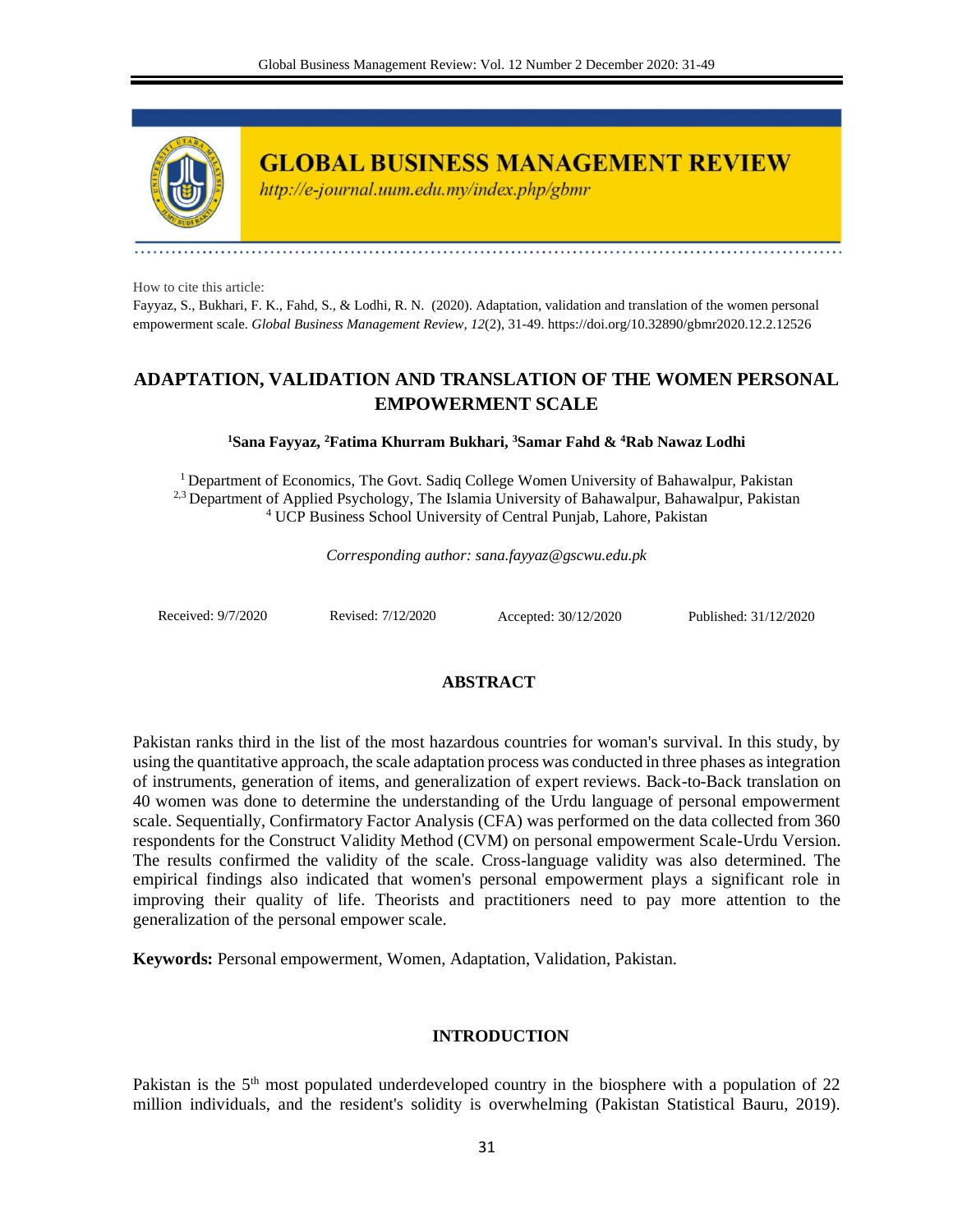Despite that the sustainable development of local and national hard work to progress fiscal and demographic scenarios, Pakistan rests a least unindustrialized country, partially because of its huge inhabitants (United Nations Development Pakistan UNDP, 2015). In spite of that the key part of the woman populace has contributed for the growth of society, but in most of the sphere, their status is not equivalent to the male (Rehman & Naoroze, 2007). Universally, rather than two-third of the women are poor (UNDP, 2007) in overall the world, still sixty percent of the unpaid work has also done by the women (Economic and Social Commission for Asia and the Pacific ESCAP, 2002).

In Pakistan, in the way of women's survival and economic development, the patriarchy is very common, and now it has become a curse. According to an estimate, the rate of labor force participation of women is less than 24 percent as compared to men is 76 percent (Human Development Report, 2015). The reason is that their contribution towards their home and society is unaccountable. Pakistan ranked second lowest country globally, its labor force ratio is stagnant since 2009, and still now in this regard (World Economic Forum, 2009). Yet, women in Pakistan have no authority to decide even about their own life (Habib, 1996). Thus, to break at the death's poor condition, there is a great need to shatter the maledominant culture and more enrich women's role in Pakistan. Like many least developing countries such as India, Bangladesh, Nepal, Bhutan, and Sri Lanka, it needs to control paucity and economic growth to empower women more personally. Ever since, an essential precondition for eliminating world poverty and promoting human rights is the empowerment of women (Department for International Development DFID, 2000). In this regard, the National Policy of Development and Empowerment in 2002 has been propelled by the Government of Pakistan, which focused on engaging ladies in Pakistan monetarily, publically, and strategically.

Thus, since the 1970's the financial institutions in developed and developing countries have empowered women in different aspects. However, still, there is a need to be personally empowered the woman for her personal growth. Moyle, Dollard, and Biswas (2006) describe that personal empowerment facilitates women to acquire the essential abilities and self-confidence to approach resources to accomplish their ambitions. Hence, in a traditional society like Pakistan, to ornate, women's empowerment is the need of the present time. The current research intended to classify the factors of women's personal empowerment.

Interestingly the program of International Conference on Population and Development (ICPD) was organized by (United Nations of Population Fund UNFPA, 2014), highlighted the issues briefly discusses the close connection between women's relative opportunities in marriage, sexuality and generation, their gendered position in the public eye, and their lifetime wellbeing and prosperity. Sexual orientation fairness is, basically, a human rights basic that is critical to the social and financial turn of events. By the way, enabled ladies can guarantee their privileges and add to the wellbeing and profitability of their families and networks and, in this manner, improve the possibilities of the people to come. The present study aims to measure the personal empowerment of Pakistani women. To achieve the primary purpose of the research, translation, and adaption of personal empowerment scale done. *Study Design*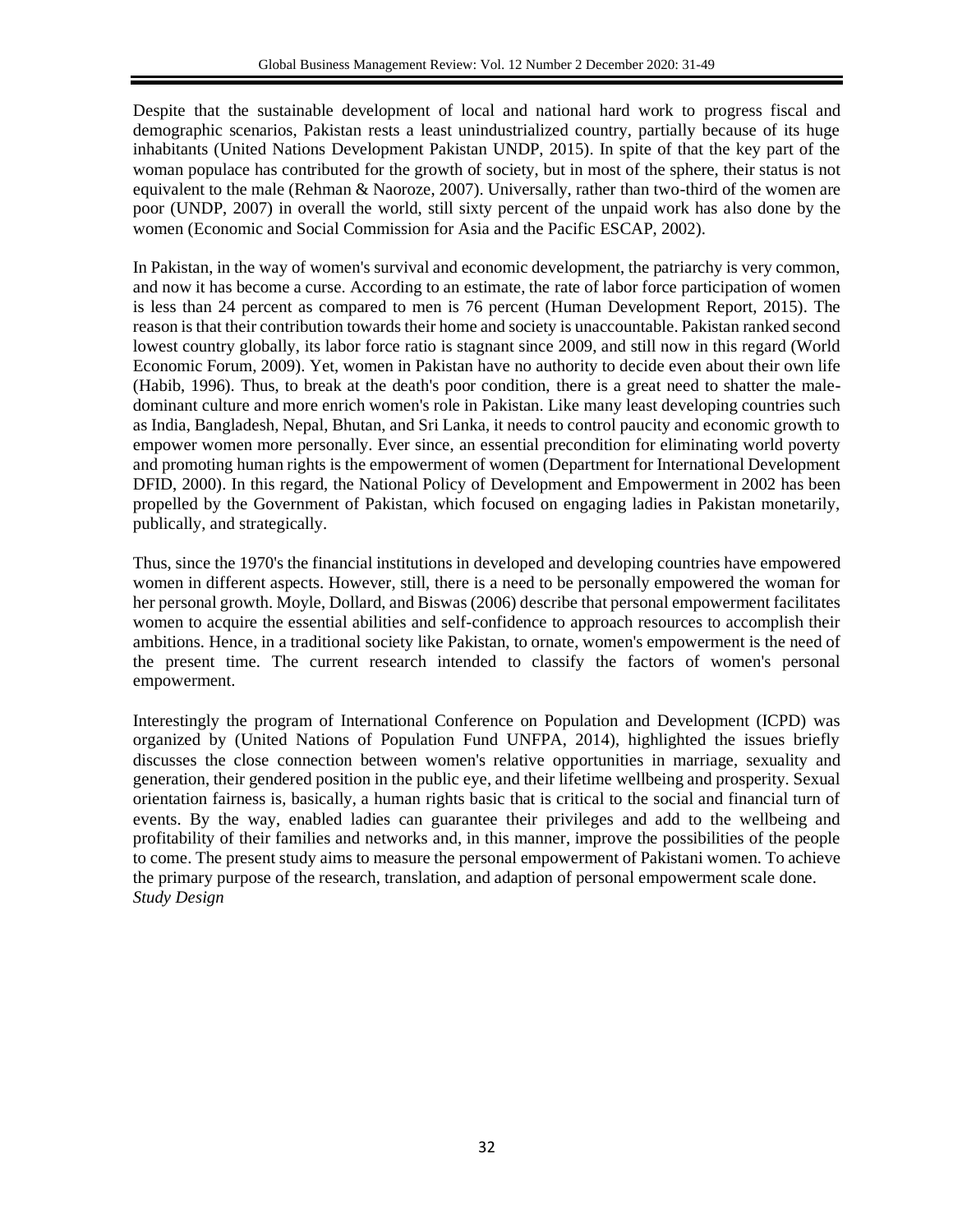

#### **LITERATURE REVIEW**

It is very difficult to measure the multidimensional nature of women's empowerment. Despite the fact that there is no bound together definition and estimation of the term strengthening in past examination territory (Moore, 2001 and Lyons *et al*., 2001). Accordingly, strengthening can allude to the event of changes of the person in close to home characteristics, which remember viewpoint forever, individual capacity, enthusiastic control, and information about the society, which are all helpful for increasingly successful dynamic and taking care of the issues. As a result, turn in to constructing the women personal empowerment, the current research has tried to measure personal empowerment into three major dimensions firstly, women economic decision making by control over resources, spending according to their own will how they work to earn income for themselves and for their family and make decisions concerning financial matters. Secondly, women's freedom of movement refers to measure freedom of movement ability within a family, going to shop alone, visiting relatives, going outside the village alone, going to the bank alone, going to local government offices alone, going outside the city alone and going to the health canter alone. Finally, women their ability determines political, social awareness within a political and social level, own decision of casting a vote, public protest, social gathering participations, registered marriages, early marriages, stopping dowry, stopping child labor, girl child education, equal food for a girl and boy child and small family in accordance with previous studies as Vaessen, Rivas, Duvendack, Palmer, Leeuw, Van, and Waddington, (2014); Nabahat, (2014); Nessa, (2011); Khan & Rehman, (2007); Pitt, Kandker & Cartwright, (2006); Cheung, Mok and Cheung, (2005) and Mason and Smith, (2003).

In light of society's prevailing norms, the response variable women's personal empowerment was measured at the individual level. The three main dimensions viz. economic decision making, freedom of movement, and political socio-cultural awareness was used to operationalize this variable. Economic decision making related to women's decision control over household and economic recourses (Vondrová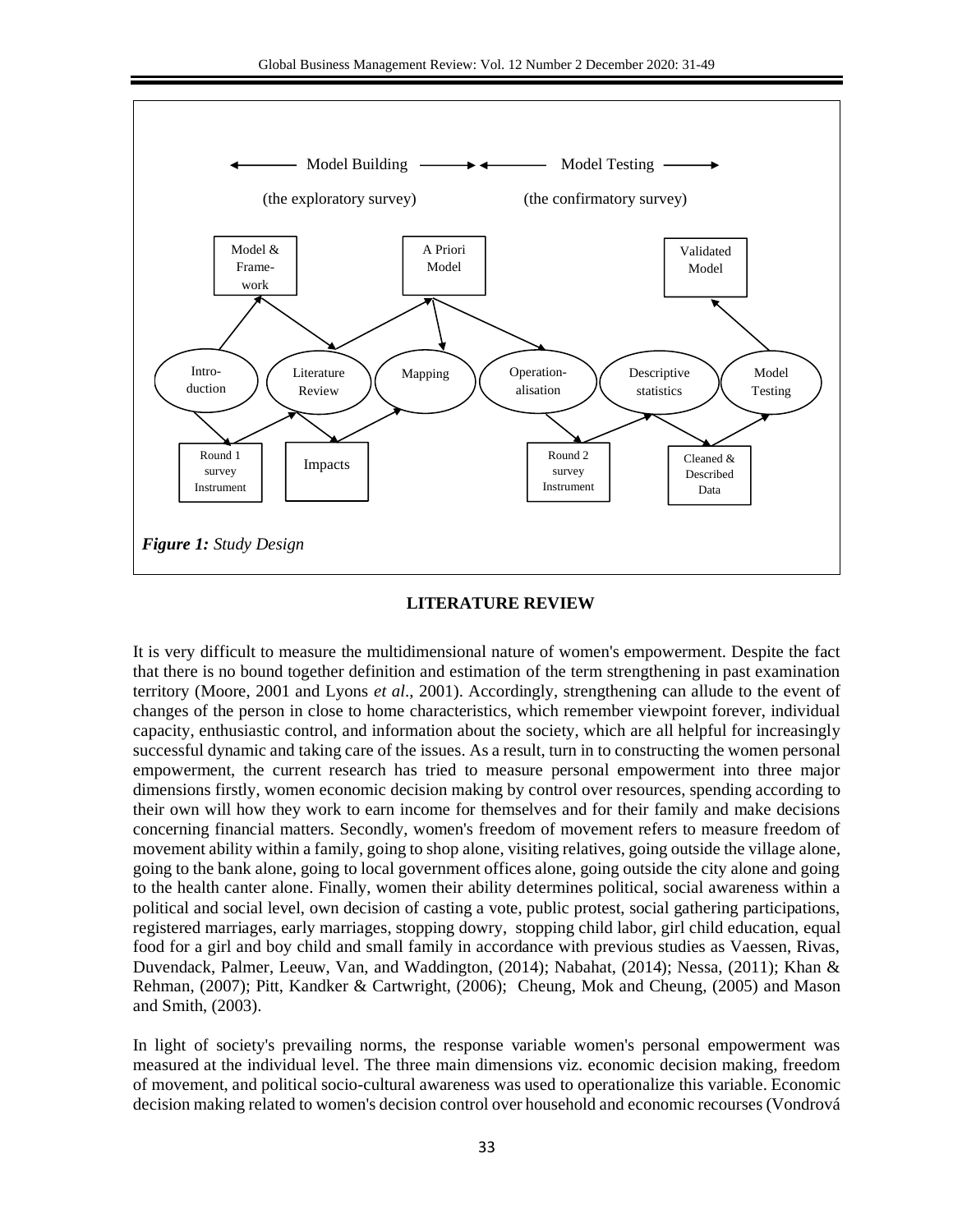& Valach, 2014; Sohail, 2014 and Subramaniam, Maaniam & Ali, 2013). Freedom of movement (FOM) measured the women's freedom of movement ability within a family such as, going to shop alone, visiting relatives, going outside the home without permission, going outside the village alone, going outside the home alone, going to movies alone, going to the bank alone, going to local government offices alone, going outside the city alone and going to the health center alone (Mumtaz & Salway, 2005; Niethammer *et al*., 2007 & Nessa, 2011). While Political Socio-cultural Awareness (PSA) discusses to measure women's control over the casting the vote according to her own choice, visibility in access to social species, participation in extra-familial groups, social networks, the shift in patriarchal norms (such as son preference) symbolic, literacy, access to educational options and modern transportation (Isran & Isran, 2012; Jafree & Ahmad, 2013 and Bhattacharya, 2014). Furthermore, this theoretical framework has been described under the picture of "Feminist theory" that increasingly relating to gender, religion, and class in shaping health and improved life (Turner & Maschi, 2015). Moreover, these dimensions and indicators with their measurement have been documented in materials and methodology.

# **Materials and Method**

The present study objectives were accomplished by dividing the methodology into two parts. The construction translation and adaptation of the Women Personal Empowerment Scale (WPES) consisted of part 1. The validation of the Women Personal Empowerment Scale (WPES) in Urdu was done in this present research in part 2. Whereas, the description of dimensions and indicators with their estimating procedure for the domain of personal empowerment was prepared by setting up a matrix question index dependent on thirty-three indicators/things is given in Table 1. At that point, the answers were estimated on a 3-point rating scale by utilizing the score of 1 for 'No ability', 2 for 'Sometimes ability' and 3 for 'Full ability', respectively. While for freedom of movement, mobility refers to mobility to move alone outside (Nessa, 2011; Niethammer *et al*., 2007 and Mumtaz & Salway, 2005). The responses of eight items were checked on a 3-point rating scale by using the score of 1 for 'No freedom', 2 for 'Sometimes freedom', and 3 for 'Full freedom.' Lastly, political socio-cultural awareness refers to the awareness regarding the political socio-cultural norms in society (Bhattacharya, 2014; Jafree & Ahmad, 2013 and Isran & Isran, 2012). The method for this area was prepared by using a matrix question index based on ten indicators/ items measured by 1 for 'Not agree', 2 for 'Sometimes agree', and 3 for 'Full agree' correspondingly.

# Table 1

| Component                                                       | <b>Description</b>                                                                                                                                                                | Coding & measurement of Sources<br>scale                                                                                                                                                                                                                                                                                                                |                                                                                                                                    |
|-----------------------------------------------------------------|-----------------------------------------------------------------------------------------------------------------------------------------------------------------------------------|---------------------------------------------------------------------------------------------------------------------------------------------------------------------------------------------------------------------------------------------------------------------------------------------------------------------------------------------------------|------------------------------------------------------------------------------------------------------------------------------------|
| <b>Economic Decision</b><br><b>Making (EDM)</b><br>$(15$ items) | Spending own income                                                                                                                                                               | $1 = No$ ability, $2 = Sometimes$<br>ability, $3 =$ Full ability                                                                                                                                                                                                                                                                                        | Vondrová and<br>Valach $(2014)$<br>Sohail, (2014)                                                                                  |
|                                                                 | Spending<br>income<br>things<br>Purchasing<br>with own decision<br>Providing<br>financial<br>help<br>Spending on her own<br>health care<br>Spending<br>on<br>children's education | family's $1 = No$ ability, $2 = Sometimes$<br>ability, $3 =$ Full ability<br>$1 = No$ ability, $2 = Sometimes$<br>ability, $3 =$ Full ability<br>$1 = No$ ability, $2 = Sometimes$<br>ability, $3 =$ Full ability<br>$1=$ No ability, $2=$ Sometimes<br>ability, $3 =$ Full ability<br>$1 = No$ ability, $2 = Sometimes$<br>ability, $3 =$ Full ability | Subramaniam,<br>Maaniam & Ali,<br>(2013)<br>Vaessen, Rivas,<br>Duvendack,<br>Palmer, Leeuw,<br>Van<br>and<br>Waddington,<br>(2014) |

*Description of dimensions and indicators with their measurement*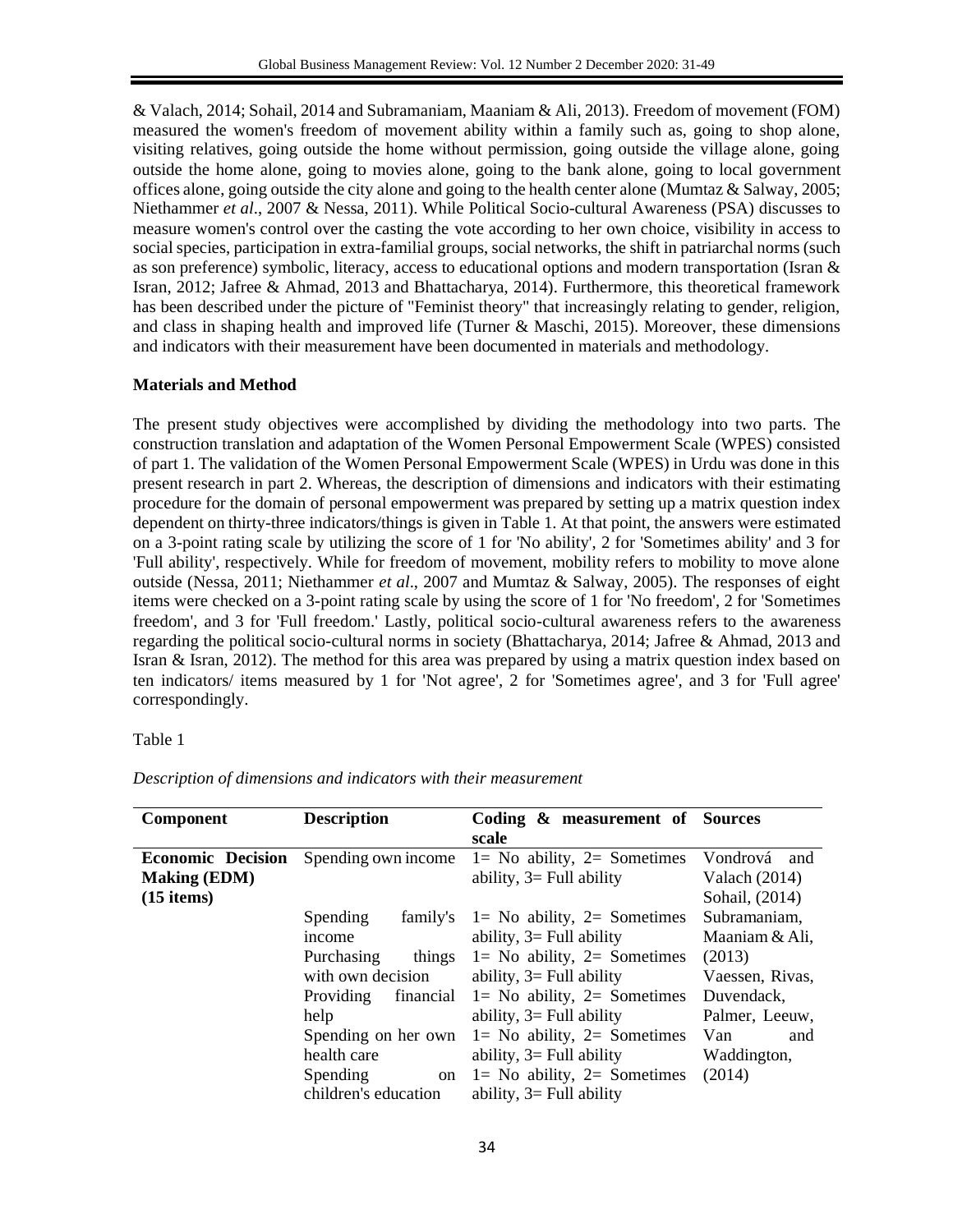|                            | Lending<br>and           | $1 = No$ ability, $2 = Sometimes$                         |                  |
|----------------------------|--------------------------|-----------------------------------------------------------|------------------|
|                            | borrowing money          | ability, $3 =$ Full ability                               |                  |
|                            | Buying gifts for social  | $1 = No$ ability, $2 = Sometimes$                         |                  |
|                            | functions                | ability, $3 =$ Full ability                               |                  |
|                            | Spending<br>daily<br>on  | $l = No$ ability, $2 = Sometimes$                         |                  |
|                            | food items               | ability, $3 =$ Full ability                               |                  |
|                            | Spending<br>ice-<br>on   | $1 = No$ ability, $2 = Sometimes$                         |                  |
|                            | cream or chocolate for   | ability, $3 =$ Full ability                               |                  |
|                            | children                 |                                                           |                  |
|                            | Spending on clothing     | $1 = No$ ability, $2 = Sometimes$                         |                  |
|                            |                          | ability, $3 =$ Full ability                               |                  |
|                            | Spending on livestock    | $1 = No$ ability, $2 = Sometimes$                         |                  |
|                            |                          | ability, $3 =$ Full ability                               |                  |
|                            | Decision on leasing      | $l = No$ ability, $2 = Sometimes$                         |                  |
|                            | land                     | ability, $3 =$ Full ability                               |                  |
|                            | Decision on buying       | $1 = No$ ability, $2 = Sometimes$                         |                  |
|                            | vehicle                  | ability, $3 =$ Full ability                               |                  |
|                            | Manage<br>the            | $1 = No$ ability, $2 = Sometimes$                         |                  |
|                            | emergency fund           | ability, $3 =$ Full ability                               |                  |
| Freedom<br>of              | Go outside the home      | $1 = No$ freedom, $2 = Sometimes$                         | Nessa $(2011)$   |
| <b>Movement (FOM)</b>      | without permission of    | freedom, $3=$ Full freedom                                | Niethammer et    |
| (8 items)                  | your husband             |                                                           | al., (2007)      |
|                            | Go to visit to relatives | $1 = No$ freedom, $2 = Sometimes$                         | Mumtaz<br>and    |
|                            |                          | freedom, $3=$ Full freedom                                | Salway (2005)    |
|                            | Go alone outside the     | $1 = No$ freedom, $2 = Sometimes$                         | Pitt, Kandker &  |
|                            | village                  | freedom, $3=$ Full freedom                                | Cartwright,      |
|                            |                          | Go outside the district $1 = No$ freedom, $2 = Sometimes$ | (2006)           |
|                            | or sub-district          | freedom, $3=$ Full freedom                                | Mason<br>and     |
|                            | Go to health center      | $1 = No$ freedom, $2 = Sometimes$                         | Smith, (2003).   |
|                            | alone                    | freedom, $3=$ Full freedom                                |                  |
|                            | Go to a bank alone       | $1 = No$ freedom, $2 = Sometimes$                         |                  |
|                            |                          | freedom, $3=$ Full freedom                                |                  |
|                            | Go<br>to<br>a            | local $1 = No$ freedom, $2 = Sometimes$                   |                  |
|                            | government               | office freedom, $3 =$ Full freedom                        |                  |
|                            | alone                    |                                                           |                  |
|                            |                          | Go for shopping alone $1 = No$ freedom, $2 = Sometimes$   |                  |
|                            |                          | freedom, $3=$ Full freedom                                |                  |
| <b>Political</b><br>Socio- | Agree to cast your       | $1 = Not agree, 2 = Sometimes$                            | Bhattacharya,    |
| cultural Awareness         | according<br>vote<br>to  | agree, $3 =$ Full agree                                   | (2014)           |
| (PSA)                      | your own                 |                                                           | Jafree<br>and    |
| $(10$ items)               |                          |                                                           | Ahmad, (2013)    |
|                            | Agree to participate in  | 1=Not agree, $2=$ Sometimes                               | Isran and Isran, |
|                            | any public protest       | agree, $3 =$ Full agree                                   | (2012)           |
|                            | Agree to participate in  | $1 = Not$ agree, $2 =$ Sometimes                          | Cheung,<br>Mok   |
|                            | social<br>any            | agree, $3 =$ Full agree                                   | and<br>Cheung,   |
|                            | participation            |                                                           | (2005)           |
|                            | Agree to have your       | $1 = Not$ agree, $2 =$ Sometimes                          |                  |
|                            | views<br>about<br>own    | agree, $3 =$ Full agree                                   |                  |
|                            | registration marriage    |                                                           |                  |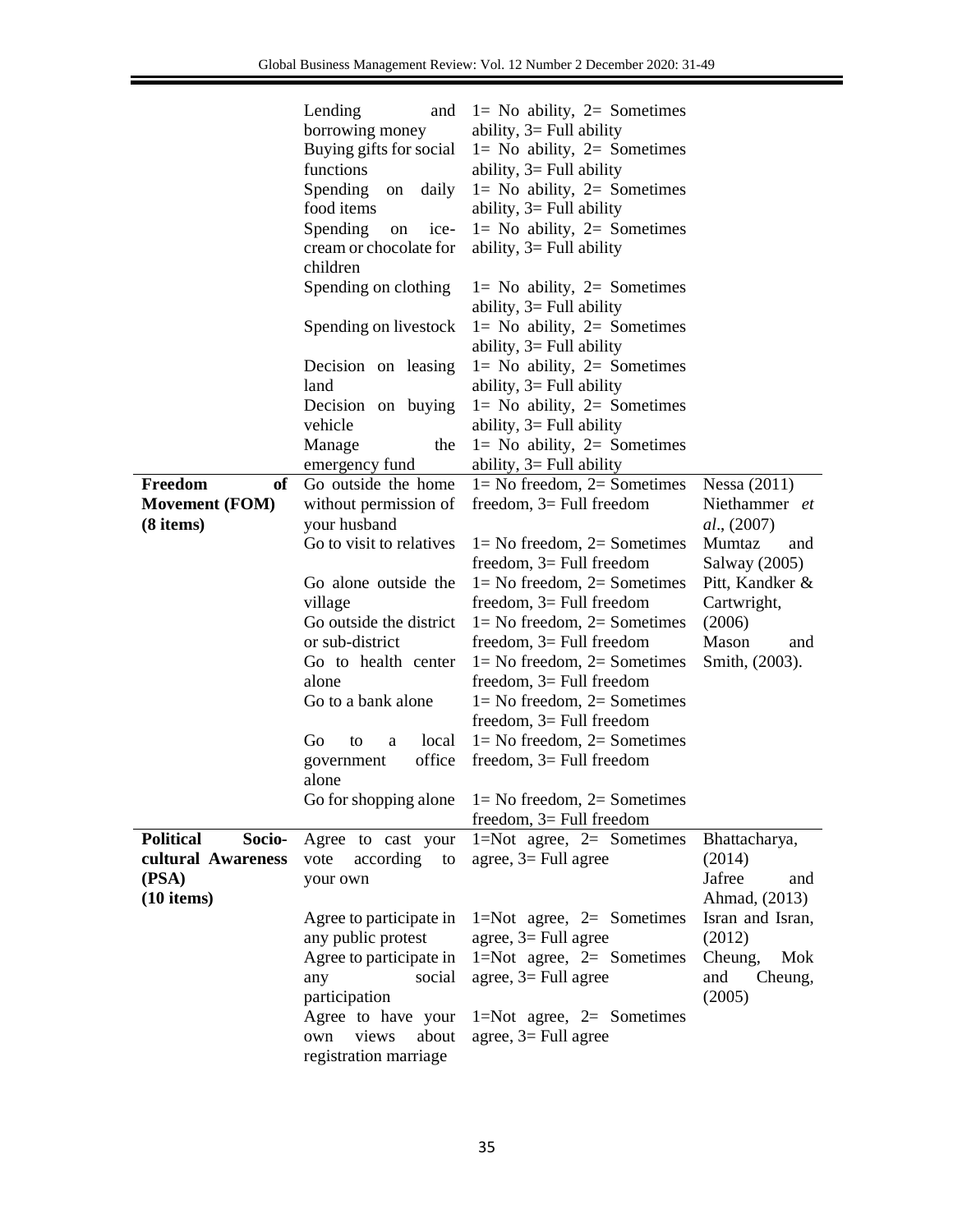| own views early agree, $3 =$ Full agree<br>marriage                                          | Agree to have your $1 = Not$ agree, $2 =$ Sometimes     |
|----------------------------------------------------------------------------------------------|---------------------------------------------------------|
|                                                                                              | Agree to support 1=Not agree, 2= Sometimes              |
| stopping dowry agree, $3 =$ Full agree<br>stopping child labor $\qquad$ agree, 3= Full agree | Agree to support 1=Not agree, $2=$ Sometimes            |
| child education $\qquad \qquad \text{agree, } 3 = \text{Full agree}$                         | Agree to support girl- $1 = Not$ agree, $2 =$ Sometimes |
| equal food for girl and $\Box$ agree, $3 =$ Full agree                                       | Agree to support 1=Not agree, $2=$ Sometimes            |
| boy child                                                                                    |                                                         |
| make small family agree, $3 =$ Full agree                                                    | Agree to support to 1=Not agree, 2= Sometimes           |

Source: Vaessen, Rivas, Duvendack, Palmer, Leeuw, Van and Waddington, 2014; Nabahat, 2014; Nessa, 2011; Khan & Rehman, 2007; Pitt, Kandker & Cartwright, 2006 and Cheung, Mok and Cheung, 2005 and Mason and Smith, 2003.

# **PART I: CONSTRUCTION TRANSLATION AND ADAPTATION OF WOMEN PERSONAL EMPOWERMENT SCALE (WPES)**

For the construction of the Women Personal Empowerment Scale (WPES) 33 items were selected from different scales by Golla *et al*., (2011); Khan, (2010); Mostofa *et al*., (2008), and Pitt, Khandker and Cartwright (2006).

### **Stage 1: Adaptation of Women Personal Empowerment Scale (WPES)**

English WPES was socially assessed with the goal that it might be utilized for Pakistani Populace. At the initial stage of WPES was assessed in a social setting from the 7 specialists (seven experts with Ph.D. degree holders in social sciences).

Table 2

| <b>Expert Name</b> | <b>Position</b>               | <b>Biography</b>               |  |
|--------------------|-------------------------------|--------------------------------|--|
| <b>Evaluator 1</b> | Professor of Economics,       | He has served University Utara |  |
|                    | Department of Economics,      | Malaysia as Dean of Academic   |  |
|                    | OYGSB, University<br>North    | Development, Deputy Dean of    |  |
|                    | Malaysia                      | the Faculty of Economics, and  |  |
|                    |                               | Director of the Institute for  |  |
|                    |                               | Economic Research. He is       |  |
|                    |                               | currently Chief Editor of      |  |
|                    |                               | Journal of<br><b>Business</b>  |  |
|                    | Management and Accounting     |                                |  |
|                    | and editorial board member of |                                |  |
|                    |                               | the International Journal of   |  |
|                    |                               | Banking and Finance (IJBF),    |  |
|                    | Journal of Business and       |                                |  |
|                    |                               | Finance, and Journal of        |  |
|                    |                               | Emerging Issues in Economics,  |  |

*Expert Profile for Content Validity*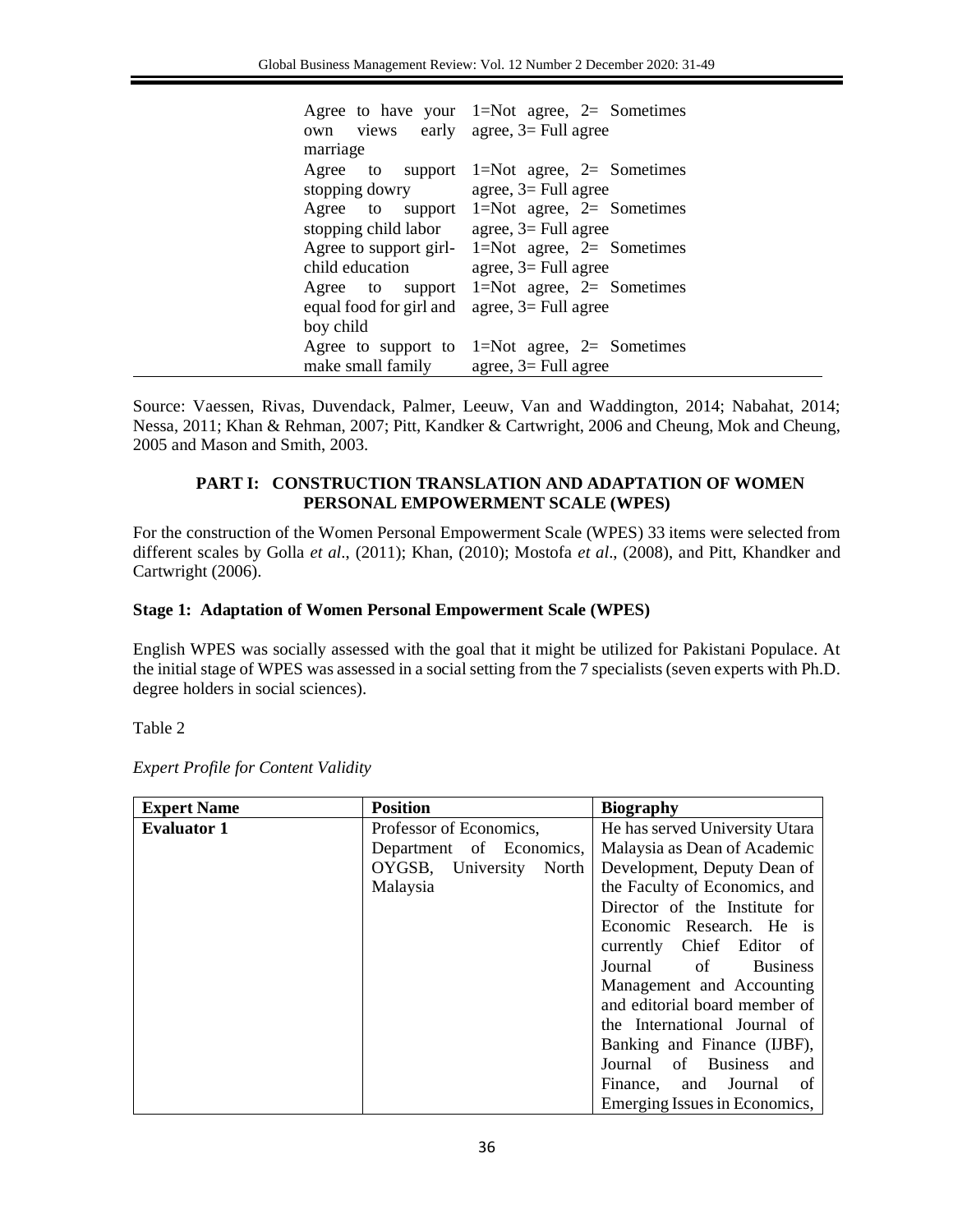|                    |                                                                                                                                                 | Finance<br><b>Banking</b><br>and<br>(JEIEFB).                                                                                                                                                                                                                                                                                                                                                                                                  |
|--------------------|-------------------------------------------------------------------------------------------------------------------------------------------------|------------------------------------------------------------------------------------------------------------------------------------------------------------------------------------------------------------------------------------------------------------------------------------------------------------------------------------------------------------------------------------------------------------------------------------------------|
| <b>Evaluator 2</b> | of<br>Professor<br>Resource<br><b>Economics and Management</b>                                                                                  | He is a chief regular asset<br>financial specialist with over<br>30 years of knowledge with<br>asset financial aspects, strategy<br>advancement research,<br>and<br>sociology<br>research<br>limit<br>building, instruction<br>and<br>preparing. He<br>was<br>an<br>individual from the World<br>Bank Affiliated Centers for<br>International<br>Agricultural<br>Research (CGIAR)<br>senior<br>specialists' group of the World<br>Fish Center. |
| <b>Evaluator 3</b> | Assistant<br>Professor,<br>Department<br>of<br><b>Business</b><br>Administration.<br>The Islamia University of<br>Bahawalpur.                   | She has completed her PhD and<br>currently doing a job<br>as<br>Professor<br>Assistant<br>in<br>Department of Computer<br>Science. She has past teaching<br>experience of 14 years.                                                                                                                                                                                                                                                            |
| <b>Evaluator 4</b> | Assistant<br>Professor,<br>Department of English<br>Superior University of Lahore.                                                              | She has completed his PhD and<br>currently doing a job<br>as<br>Assistant<br>Professor<br>in<br>Department<br>of<br>Superior<br>University of Lahore.                                                                                                                                                                                                                                                                                          |
| <b>Evaluator 5</b> | Assistant<br>Professor,<br>Department of English<br>Superior University of Lahore.                                                              | He has completed his PhD and<br>currently<br>doing a job<br>as<br>Assistant<br>Professor<br>in<br>Department<br>of<br>Superior<br>University of Lahore.                                                                                                                                                                                                                                                                                        |
| <b>Evaluator 6</b> | Assistant<br>Professor,<br>Applied<br>Department<br>οf<br>Psychology,<br>The<br>Islamia<br>University of Bahawalpur.                            | She has completed his PhD and<br>currently doing a job as<br>Professor<br>Assistant<br>in<br>of<br>Applied<br>Department<br>Psychology.                                                                                                                                                                                                                                                                                                        |
| <b>Evaluator 7</b> | Assistant<br>Professor,<br>Department<br>Urdu<br>of<br>$\&$<br>Iqbaliyat<br>The<br>Islamia<br>$\ddot{\phantom{a}}$<br>University of Bahawalpur. | He has been working as an<br>Assistant<br>Professor<br>in<br>Department of of Urdu $\&$<br>Iqbaliyat<br>The<br>$\mathbf{A}$<br>Islamia<br>University of Bahawalpur.                                                                                                                                                                                                                                                                            |

In the second stage, the scale was advanced to a group of people consisted of Professors of Economics and the researcher herself. Members of the committee reviewed the changes of every construct critically and suggested the one that explains the items.

The scale was controlled on a specimen of 30 individuals to check the comprehension of the things in the third stage. Their training was from Bachelors to Master of Philosophy. The age range was from 18- 65 years ( $M = 2.76$ ; SD = 1.1382). Be that as it may, no inquiry was brought up by the members.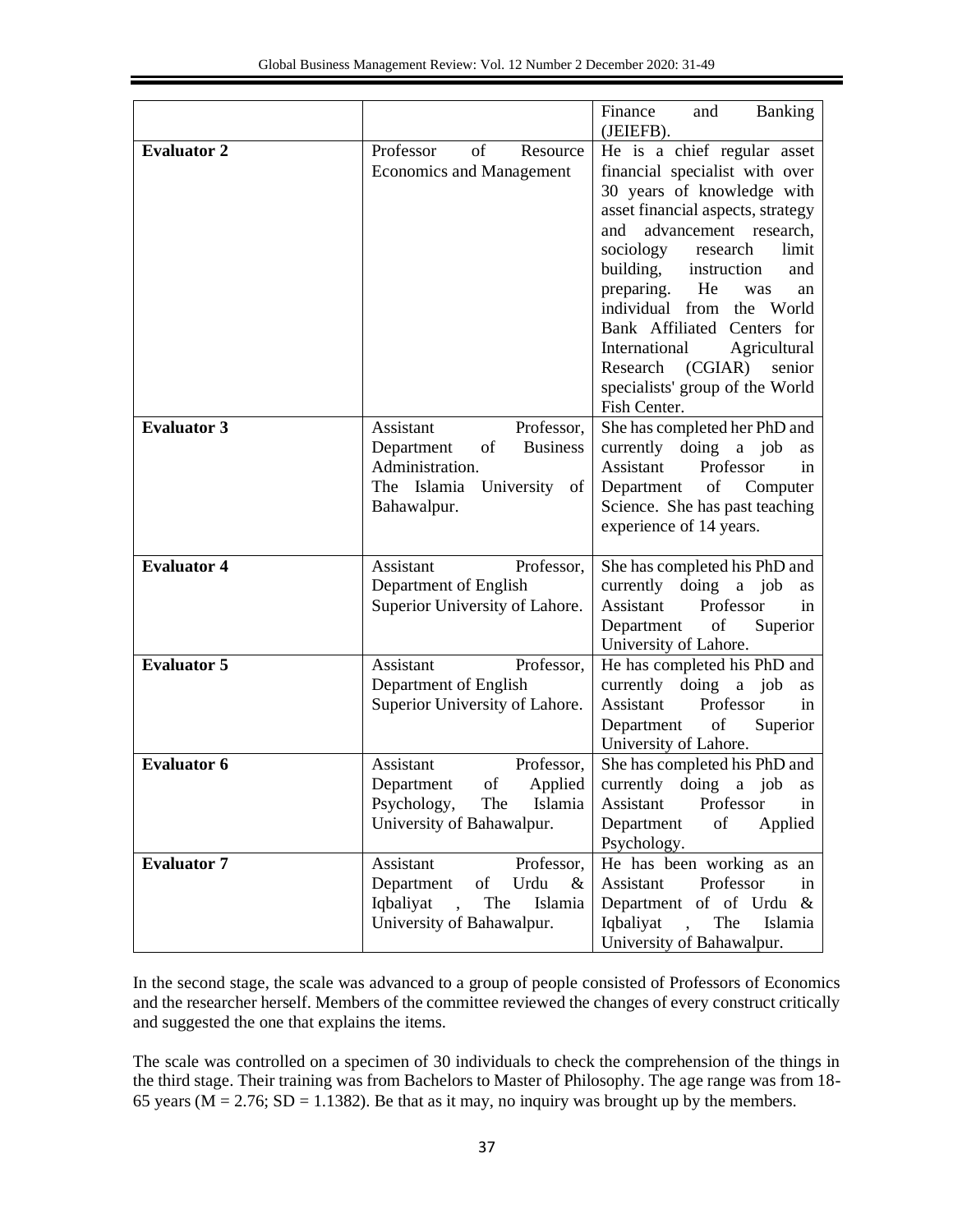# **Stage 2: Translation of Women Personal Empowerment Scale (WPES)**

The standard methodology of translation and back translation (Brislin, 1976; Hambleton, 1994) was utilized to complete the translation of WPES. Five bilingual specialists were approached for translation into Urdu. Among them, two translators had a Master's degree in English from Islamia University, Bahawalpur, one translator was M. Phil in Economics from Bahaudin Zakariya University, and one with an M.S in management sciences from the Islamia University of Bahawalpur, Pakistani were approached. The committee members examined these translated constructs precisely and chose the most exact ones that passed on the best interpretation. Every construct was re-assessed by the members of the committee, and it was amended. It was hard to translate specific items definitively into the target language in this way, an exact interpretation with clarification in the bracket was given to pass on the sense. This would improve the phonetic proportionality between the original construct and their concerned interpretations. A questionnaire was made an interpretation of back into English by the autonomous fluent specialists incorporating four experts of economics from the Islamia University Bahawalpur, one was a master of English, and one was a Masters in Economics. The original English constructs of WPES were not presented to bilingual specialists. Members of the same committee examined the translation of every construct analytically and tested the worthiness of the transformed construct. In the back, translation constructs were fundamentally examined and were settled.

# **Stage 3: Pretesting**

After translation pretesting was carried out in this step.

# **Sample**

Forty females were selected on the basis of the criteria that she must be a member of the microfinance institution. They were selected from different areas of Punjab in pretesting. 18 to 65 years was age ranges  $(M = 2.76, SD = 1.1382)$ . The females of ages below 18 and above 65 were not included in the sample. The research participants should be able to read Urdu easily this is the minimum requirement. Only females were involved. The simple random sampling technique was used. The sample's sampling distribution with other demographic variables was 30 females doing business by using micro-financing banks.

# **Procedure**

Initially, Participants' written consent was pursued by approaching them. Formally, overseeing the test, the scientist clarified the destinations and the purpose of the research and guaranteed the members that outcomes would be utilized just for examination reason and kept entirely secret. At that point, scale was given to the research participants and researcher instructed them to answer every question and not spare any question unanswered. There was no limitation of time. They were being asked for their remarks that they have any problem in giving reply to any question.

# **Result**

No query was raised by the participants while giving answers to the questionnaire. For 38 items Cronbach's Alpha Reliability for WPES- U was 0.75. For 38 items, 0.76 was Guttmann's split-half coefficient. This demonstrated measure has high internal reliability for the utilization in the current research.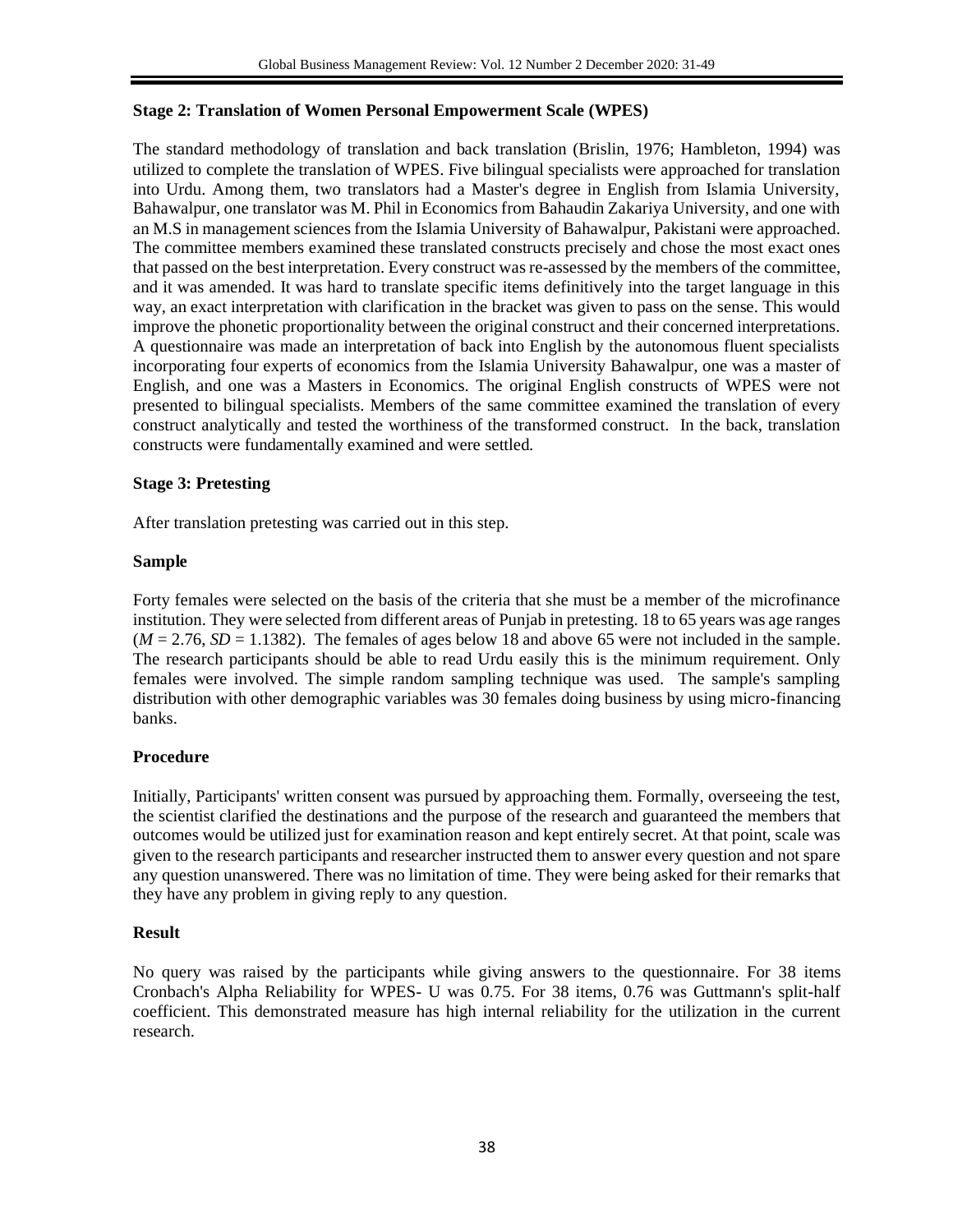# **PART II: VALIDATION OF WOMEN PERSONAL EMPOWERMENT SCALE –URDU (WPES –U)**

For the validation of WPES-U, a sample of 20 females was taken for the cross-language validation of WPES-U (Cohen & Swerdlik, 2009). Construct validity was established through Confirmatory Factor Analysis (CFA) and Exploratory Factor Analysis (EFA).

### **Cross-Language Validation**

For the Cross-language validation and to evaluate the quality and empirical value of the WPES-U and original WPES English form was done on females  $(N = 20)$   $(M = 21.95; SD = 1.28)$ . The respondents were designated by employing the sampling technique of convenience sampling, and they all have master degrees. They were also competent in both languages, i.e. English and Urdu. So the researcher built up cross-dialect validity of college students on convenience. Another goal was to verify the similarity of translated constructs. Two equal groups were randomly selected, having 10 members in each. The group one was given an English version of WPES on the first day and WPES-U on the 12 days. The second group was given WPES-U on the first day and the English version of the 12 days (Anastasi, 1976). Pearson Product Correlation Method was used to measure the Correlation of English and Urdu version of WPES. The correlation of 1st group was (*r =*0.75, *p* < 0.05) and 2nd group was (*r*  =0.90  $p < 0.01$ ). The total correlation coefficient was 0.90 ( $p < 0.01$ ). It indicates the cross-language validity of WPES-U for both original and translated. So, this scale is a valid tool for measuring personal empowerment in females.

# **Model Building**

With the construct defined and appropriate items created or adapted from existing instruments, the appropriate data analysis technique, Partial Last Square (PLS) based Structural Equation Modeling (SEM) was selected for the data analysis. For the measurement of the model, the current research has illustrated the two main types of measurement models such as formative and reflective (Hulland, 1995). Therefore, by definition informative measures, the indicators can have positive, negative or zero correlation while the indicators in reflective measures must be highly correlated (Hulland, 1999) Thus, by the Criterion, Bollen and Lennox (1991) suggested that it is essential to use the reflective and formative indicators for the measurement specification. Furthermore, the misspecification of reflective and formative constructs measurements can underestimate theoretical framework testing and have two conceptual distinctions (Diamantopouls & Siguaw, 2006 and Mackenzie *et al*., 2005). Moreover, the purpose is to explain these measurements to discuss the different statistical procedures such as validity test, reliability test, and structural model test (Petter *et al*., 2007). In addition, many of the most common misspecification measurements of the model will not be detected by using the goodness of fit measurements (Mackenzie *et al*., 2005). Therefore, the brief discussion of drawing a distinction between formative and reflective indicators of the model and the assessment of rules for determining whether a construct is formative or reflective is explained.

Table 3

*Summary of differences between formative and reflective measurement model (Albers, 2010)*

| <b>Composite Latent Variable</b> | <b>Principle Factor</b> |
|----------------------------------|-------------------------|
| (Formative) Model                | (Reflective) Model      |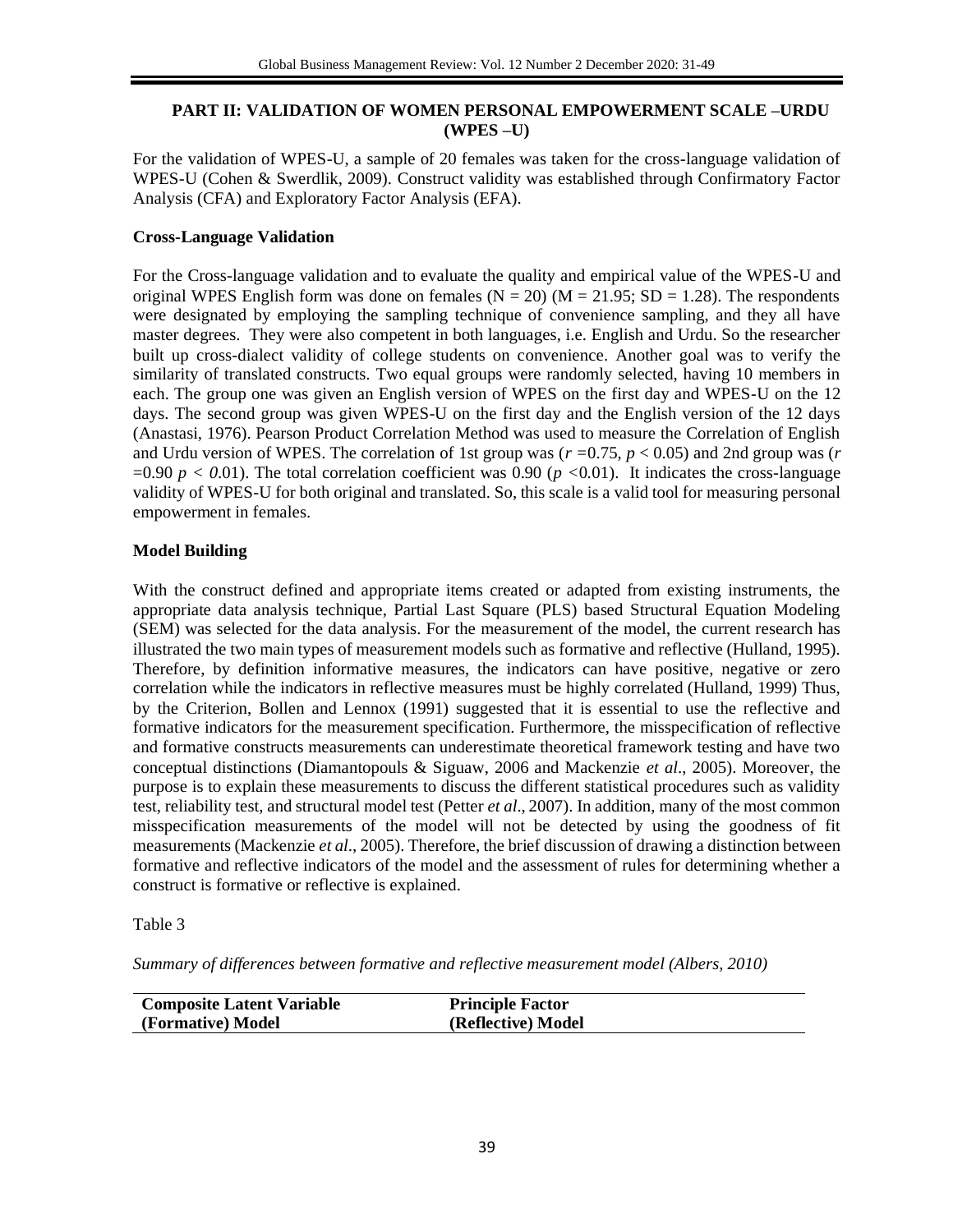

In the present research, personal empowerment is composite measured in different dimensions such as economic decision-making ability, freedom of movement ability, and political socio-cultural awareness dimensions that differ in simple and plausible grounds. Thus, the model is reflective- formative Type II, it shows the second-order formative construct and first-order reflective measurement model. Hence, the operationalization of the variables construct are as follows:

Table 3

*Operationalization of the Variables*

| Variables                                       | <b>Order</b>                     | <b>Items</b> |
|-------------------------------------------------|----------------------------------|--------------|
| <b>Personal Empowerment (PE)</b>                | 2 <sup>nd</sup> Order, Formative | 3 Dimensions |
| <b>Economic Decision Making (EDM)</b>           | 1 <sup>st</sup> Order, Reference | 15 Items     |
| <b>Freedom of Movement (FOM)</b>                | $1st$ Order, Reflective          | 8 Items      |
| <b>Political Socio-cultural Awareness (PSA)</b> | $1st$ Order, Reflective          | 10 Items     |

Thus, Table 3, depicted that the operationalization of the variables in which personal empowerment (PE) is formative measured of second-order (higher-order) constructs consists of the Economic Decision Making (EDM), Freedom of Movement (FOM), and Political Socio-cultural Awareness (PSA) respectively. While the dimensions of personal empowerment (PE), namely, Economic Decision Making (EDM), Freedom of Movement (FOM), and Political Socio-cultural Awareness (PSA) illustrated the reflectively measured first order (lower order) constructs correspondingly. The model has explained more explicitly in below Figure 2.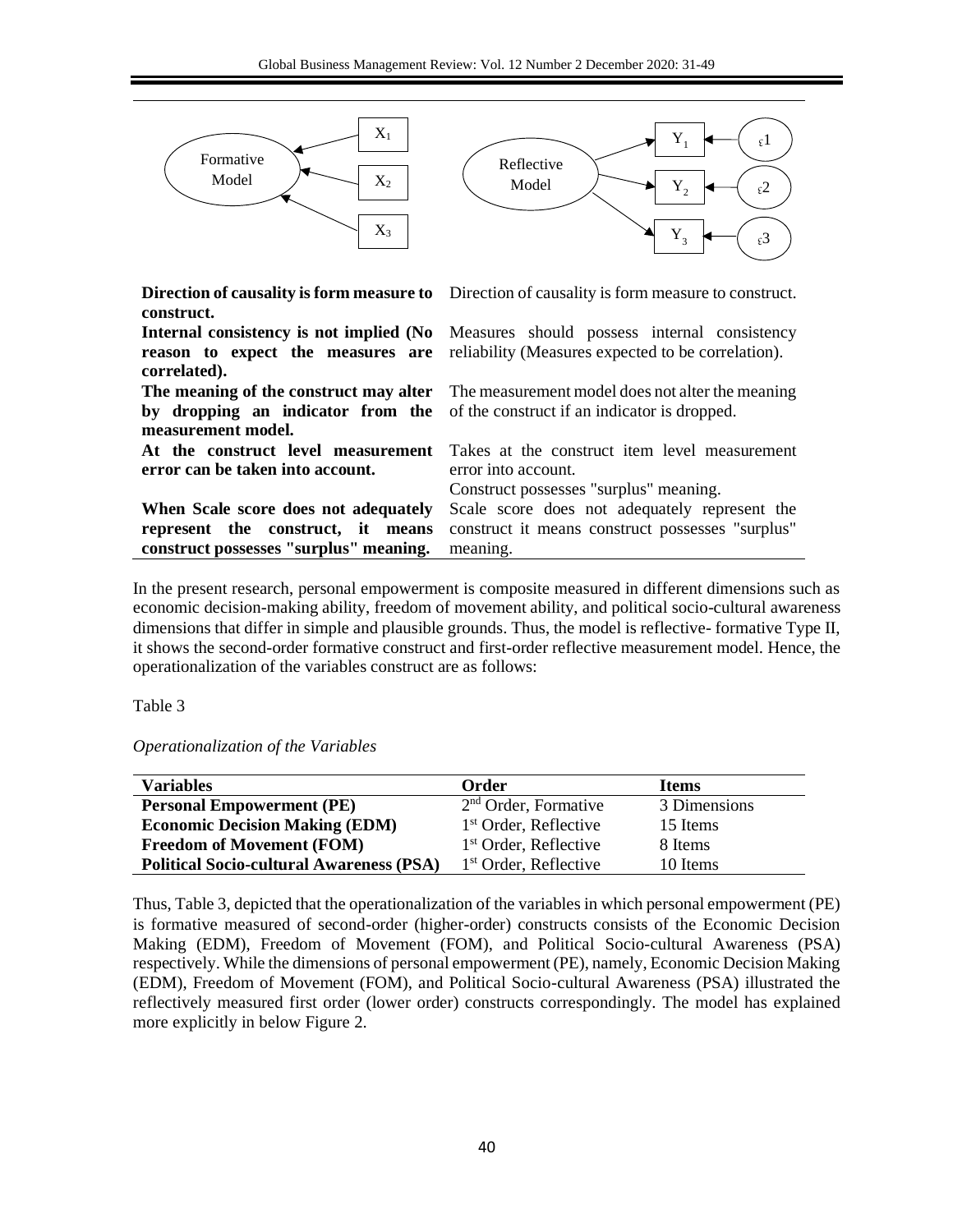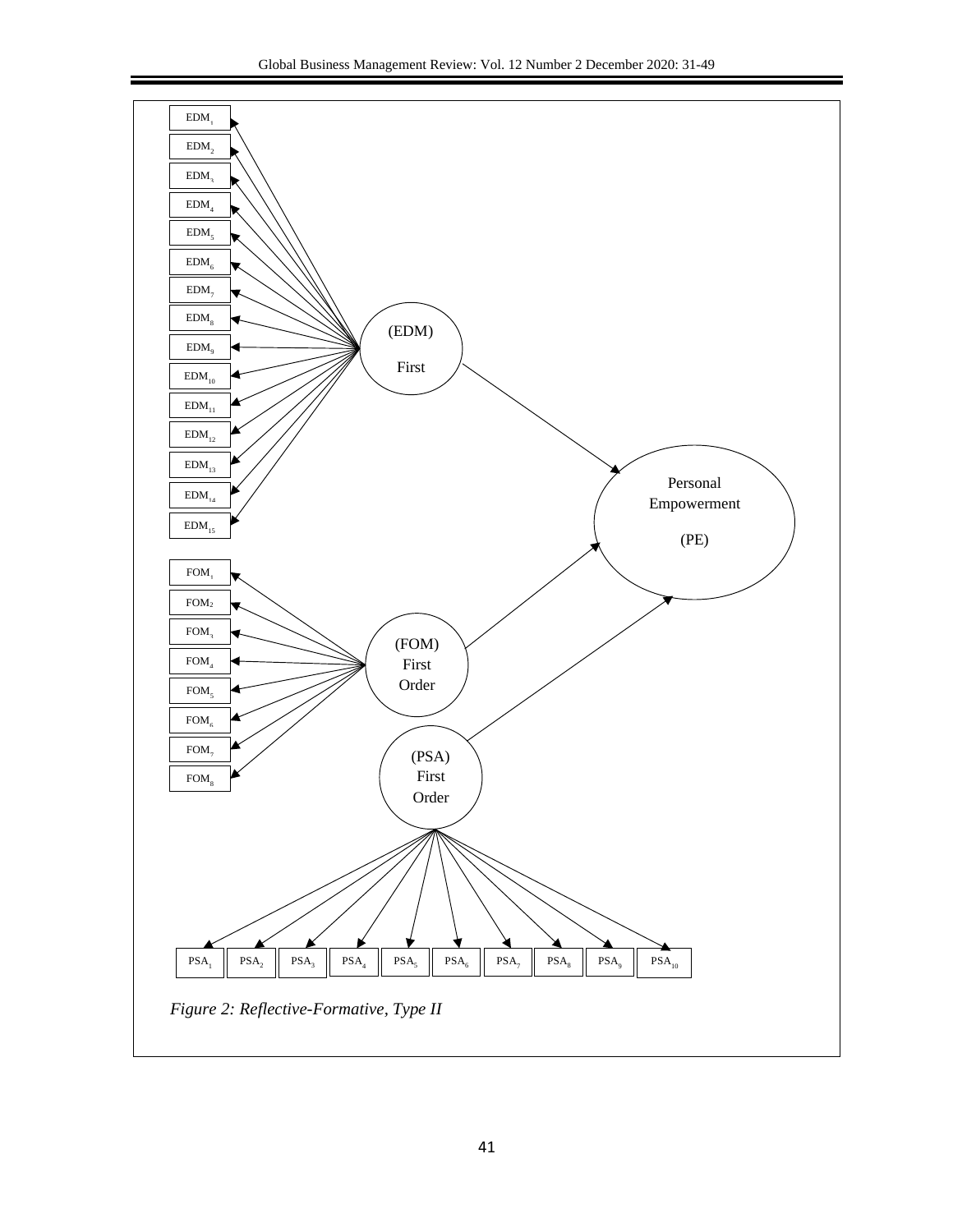# **Results**

To findings of the current study has applied a second-generation statistical modeling technique, "Structure Equation Modeling (SEM)" that permits the simultaneous modeling of the relationship among the multiple independent constructs (Gefen, Straub & Boudreau, 2000).

Thus, by the criterion, the Structure Equation Modeling (SEM) has required to process in to two steps i) - Building and testing a measurement model and ii) - Building and testing a structural model. The current study has primarily focused on the measurement model. In the measurement model the study used the "Confirmatory Factor Analysis (CFA)" method to check the "Construct Validity" of the adapted questionnaire. Furthermore, the process of Construct Validity has further divided into two principles, namely, "Convergent Validity" and "Discriminant Validity." Moreover, there are three steps for further required to prove the Convergent Validity, knows as i) - Factor loadings, ii)-Average Variance Extracted (AVE), and iii) - Composite Reliability (CR). Whereas to prove the Discriminant Validity, the current researches concentrated on two extents further, namely, i) - Fornell- Larcker Criterion and ii)- Heterotrait- Monotrait (HTMT) Ratio.

Based on the findings, in the case of Convergent Validity, Table 4 shown the factor loadings of the items that depicted the current research has deleted the 11 items out of 33 items based on the lowest factor loadings among all the items. Thus, nearly 30 percent of items can be deleted than to get the final accurate validity (Hair *et al*., 2010). Therefore, in case of Convergent Validity, all the conditions of the required criteria have been fulfilled by depicting that the Average Variance Extracted (AVE) should be greater than 0.5, Composite Reliability (CR) must be greater than 0.8, and Cronbach's Alpha reliability should be greater than 0.7 correspondingly.

# Table 4

| <b>Constructs</b>                |                 |                | <b>Items</b>     | Loadings | <b>Alpha</b> | CR    | <b>AVE</b> |
|----------------------------------|-----------------|----------------|------------------|----------|--------------|-------|------------|
| <b>Economic</b>                  | <b>Decision</b> | <b>Making</b>  | EDM1             | 0.699    | 0.879        | 0.93  | 0.51       |
| (EDM)                            |                 |                |                  |          |              |       |            |
|                                  |                 |                | EDM <sub>2</sub> | 0.751    |              |       |            |
|                                  |                 |                | EDM <sub>3</sub> | 0.677    |              |       |            |
|                                  |                 |                | EDM4             | 0.716    |              |       |            |
|                                  |                 |                | EDM <sub>5</sub> | 0.75     |              |       |            |
|                                  |                 |                | EDM <sub>6</sub> | 0.646    |              |       |            |
|                                  |                 |                | EDM7             | 0.667    |              |       |            |
|                                  |                 |                | EDM <sub>8</sub> | 0.788    |              |       |            |
|                                  |                 |                | EDM9             | 0.719    |              |       |            |
| <b>Freedom of Movement (FOM)</b> |                 |                | FOM1             | 0.592    | 0.801        | 0.864 | 0.563      |
|                                  |                 |                | FOM <sub>2</sub> | 0.764    |              |       |            |
|                                  |                 |                | FOM3             | 0.856    |              |       |            |
|                                  |                 |                | FOM4             | 0.745    |              |       |            |
|                                  |                 |                | FOM <sub>5</sub> | 0.769    |              |       |            |
| <b>Political</b>                 |                 | Socio-cultural | PSA <sub>1</sub> | 0.652    | 0.859        | 0.891 | 0.508      |
| <b>Awareness (PSA)</b>           |                 |                |                  |          |              |       |            |
|                                  |                 |                | PSA <sub>2</sub> | 0.726    |              |       |            |
|                                  |                 |                | PSA <sub>3</sub> | 0.678    |              |       |            |
|                                  |                 |                | PSA4             | 0.604    |              |       |            |
|                                  |                 |                | PSA <sub>5</sub> | 0.717    |              |       |            |

*Confirmatory Factor Analysis (CFA)*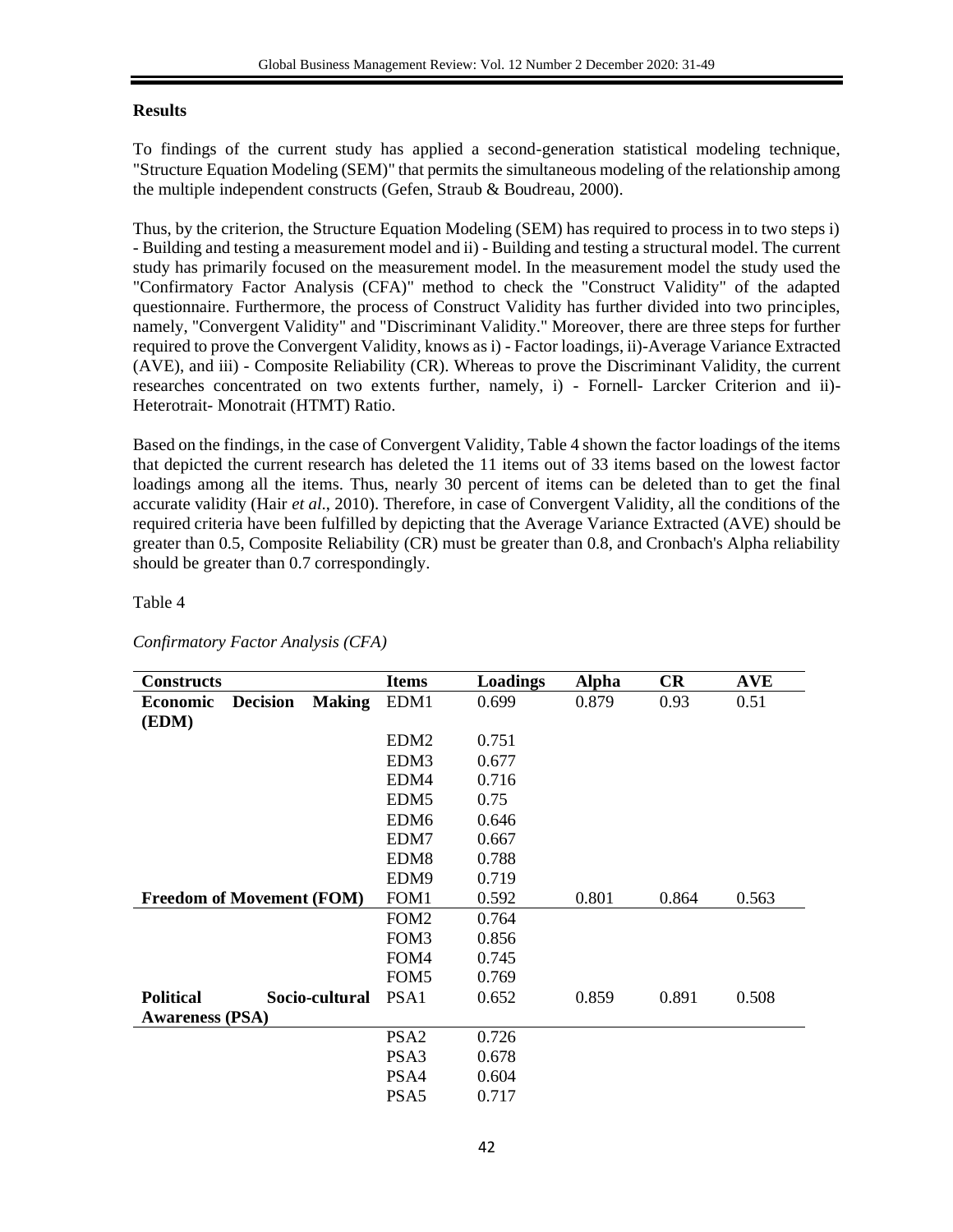|  |  |                  | المفاوية والمستحيل والمستحيل والمستحيل والمستحيل والمتحدث والمتحدث والمتحدث والمتحدث والمتحدث والمتحدث والمتحدث |  | $  -$ | the contract of the contract of the contract of the contract of the contract of |  |
|--|--|------------------|-----------------------------------------------------------------------------------------------------------------|--|-------|---------------------------------------------------------------------------------|--|
|  |  | PSA <sub>8</sub> | 0.664                                                                                                           |  |       |                                                                                 |  |
|  |  | PSA7             | 0.731                                                                                                           |  |       |                                                                                 |  |
|  |  | PSA <sub>6</sub> | 0.892                                                                                                           |  |       |                                                                                 |  |
|  |  |                  |                                                                                                                 |  |       |                                                                                 |  |

Note: Alpha= Cronbach's Alpha, CR= Composite Reliability and AVE= Average Variance Extracted

The above description has been pointed out through graphical expression are as follow in the appendix. Moreover, by moving towards the second criterion namely, Discriminant Validity it has been proved through Fornell- Larcker Criterion but, few types of research suggested that under certain circumstances, this criterion is not effective (Henseler *et al*., 2014; Ronkko and Evermann, 2013), they are pointing to potential weakness in the most commonly used discriminant validity. On the other hand, these studies do not provide any systematic assessment of the Fornell- Larcker Criterion's efficacy regarding testing discriminant validity. Additionally, while researches frequently note that cross-loadings are more liberal in terms of loadings it will support discriminant validity when the Fornell- Larcker Criterion fails to do (Hair *et al*., 2010 & Henseler *et al*., 2009). Thus, to prove the discernment validity by using its second method Heterotrait- Monotrait (HTMT) Ratio. Hence the thresh hold value for the (HTMT) should be less than 0.85 (Kline, 2011) has shown in Table 5.

### Table 5

#### *Heterotriat- Monotrait Ratio (HTMT)*

| <b>Constructs</b>                                      | <b>Economic Decision</b><br><b>Making (EDM)</b> | <b>Freedom of</b><br><b>Movement (FOM)</b> | <b>Political Socio-</b><br>cultural Awareness<br>(PSA) |
|--------------------------------------------------------|-------------------------------------------------|--------------------------------------------|--------------------------------------------------------|
| <b>Economic Decision</b><br><b>Making (EDM)</b>        |                                                 |                                            |                                                        |
| Freedom of<br><b>Movement (FOM)</b>                    | 0.773                                           |                                            |                                                        |
| <b>Political Socio-</b><br>cultural Awareness<br>(PSA) | 0.82                                            | 0.89                                       |                                                        |

Thus, from the above procedure, it is proved that the women's personal empowerment scale is a good measure to check the personal empowerment of women.

### **DISCUSSION**

This article has introduced an authorized model and instrument for estimating personal empowerment from various points of view. Given past personal empowerment, research has lacked hypothetical establishing, the choice of model builds in this investigation was grounded in an explanatory (model building) survey to confirm the relevance and completeness of the most widely cited personal empowerment model. Interestingly, Women Personal Empowerment Scale- Urdu (WPES-U) is found concurred with key features of formative measures with its three dimensions: Economic Decision Making (EDM), Freedom of Movement (FOM), and Political Socio-Cultural Awareness (PSA). Furthermore, this research has assessed a second-order- a reflective- formative model of Women Personal Empowerment Scale- Urdu (WPES-U) using the repeated indictors approach suggested by Vaessen *et al.,* 2014; Nabahat, 2014; Nessa, 2011; Khan & Rehman, 2007; Pitt, Kandker & Cartwright, 2006 and Cheung, Mok and Cheung, 2005 and Mason and Smith, 2003.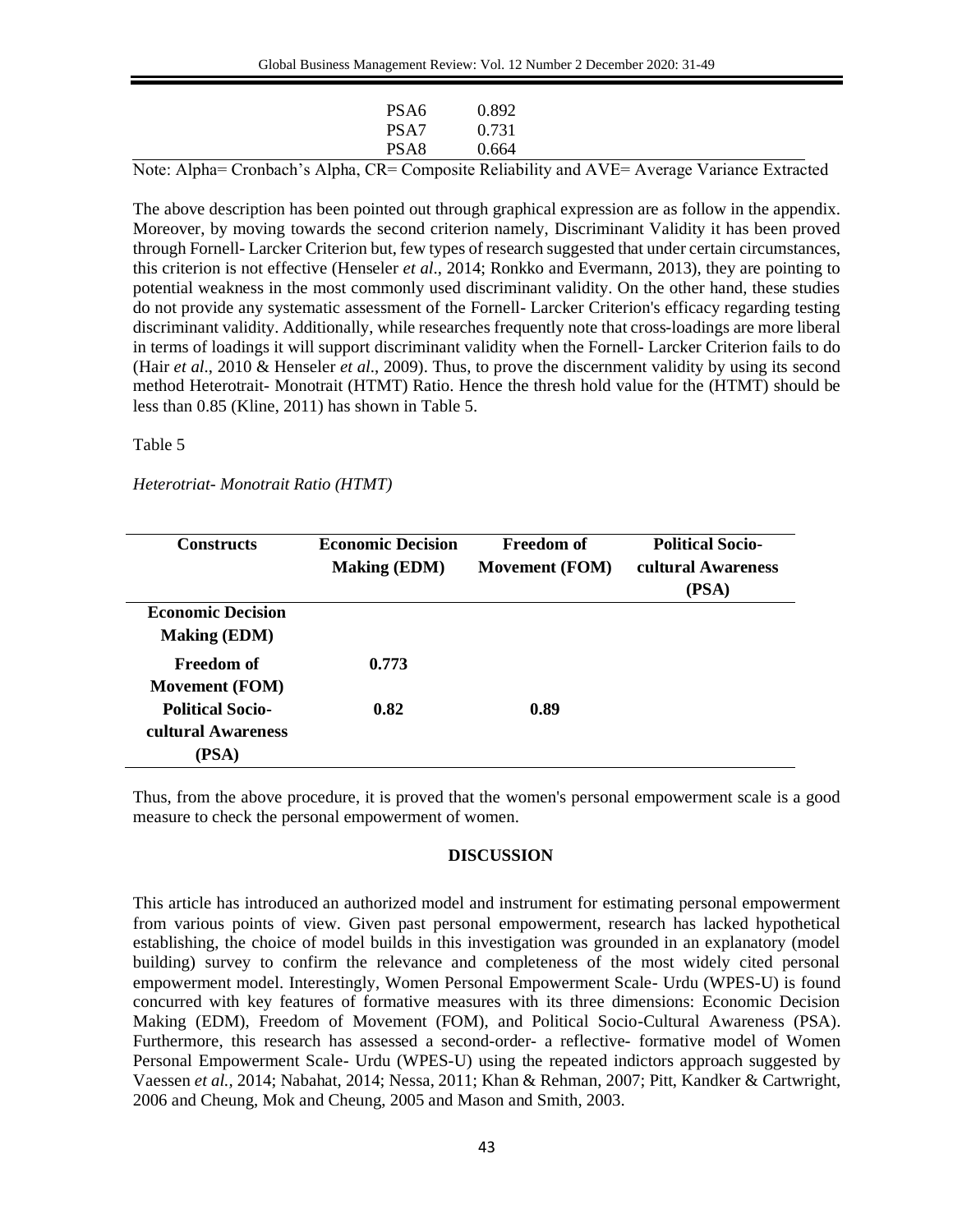In addition to the discussion of Women Personal Empowerment Scale- Urdu (WPES-U) this study has provided more sensitive results compared to the previous studies which frequently measured personal empowerment (e.g Moglen, 1983; Clark, 1988; Farlow, 1991; Blinde, Taub & Han, 1993; Boyd, 1999; Edwards, Green & Lyons, 2002; Cheung, Mok, & Cheung, 2005 and Moyle, Dollard & Biswas 2006). The sound key discoveries can be seen through the observational proof of estimation boundary assesses, the nonappearance of Multicollinearity, build legitimacy, and discriminant legitimacy in the secondrequest intelligent – developmental model. Moreover, the proposed developmental proportion of Women's Personal Empowerment Scale-Urdu (WPES-U) shows three measurements specifically, Economic Decision Making (EDM), Freedom of Movement (FOM), and Political Socio-Cultural Awareness (PSA). Even though it is somewhat hard for this investigation to contrast the current discoveries and the restricted past examinations because of the way that developmental estimates Women Personal Empowerment Scale-Urdu (WPES-U) contemplates was seldom led, at any rate, this investigation makes a significant commitment to the hypothesis, technique, and practice.

Significantly, the present research has prolonged the significance at the socio-cultural level by postulating and approximating a formative measure of the Personal Empowerment Scale- Urdu (WPES-U). The findings of the study supported that the Economic Decision Making (EDM), Freedom of Movement (FOM), and Political Socio-Cultural Awareness (PSA) define and tap the conceptualization of Personal Empowerment based on Pakistan male-dominant societal perspective. From the methodological point of view, the present research innovated a second-order reflective formative model of Personal Empowerment Scale- Urdu (WPES-U), which would definitely provide new insights for variance-based structural equational modeling using PLS.

# **IMPLICATIONS**

This analysis and later confirmation of the model constructs (model testing) recommend the existence of three distinctive and individually significant dimensions of personal empowerment. The researchers have faith in these distinctive dimensions and consider it valid to any personal empowerment appraisal. The constructs are positively related and when united yield a single valid measure of overall personal empowerment.

Furthermore, the practical implications of this paper addressed to the policymakers, financial providers, and financial advisors to check and further promote personal empowerment abilities, especially in the women entrepreneurs. However, the key dimensions of personal empowerment such as economic decision making, freedom of movement, and political socio-cultural awareness illustrated the tremendous practical importance to enhance their empowerment in their business activities. Moreover, it serves as a role in rectifying unequal access to power and resources from a theoretical perspective. Consequently, it is highly considered to be more improved for their personal qualities to handle the problems. Besides, the financial providing institution and policymakers ought to conduct the training Programs to recognize what type of training is essential for improving personal empowerment. By doing so, the policymakers and financial providers can significantly promote knowledge sharing skills through this native language instrument at a very low cost among these less-educated women of microfinance borrowers.

This instrument has also provided a clear picture of how to make a good commanding women business entrepreneur with very limited resources. Moreover, by implementing precise personal empowerment practices, a strong bond will be developed to provide institutions and establish belief between women and fiancé institutions because these financial institutions are the tactical resources for every entrepreneurial business activity's success. Consequently, the gratification and emotional attachment, especially of women borrowers with their staff is a highly dominant task for the finance-providing institution. Therefore, these institutions give fair recognition and appreciation of their feebleness and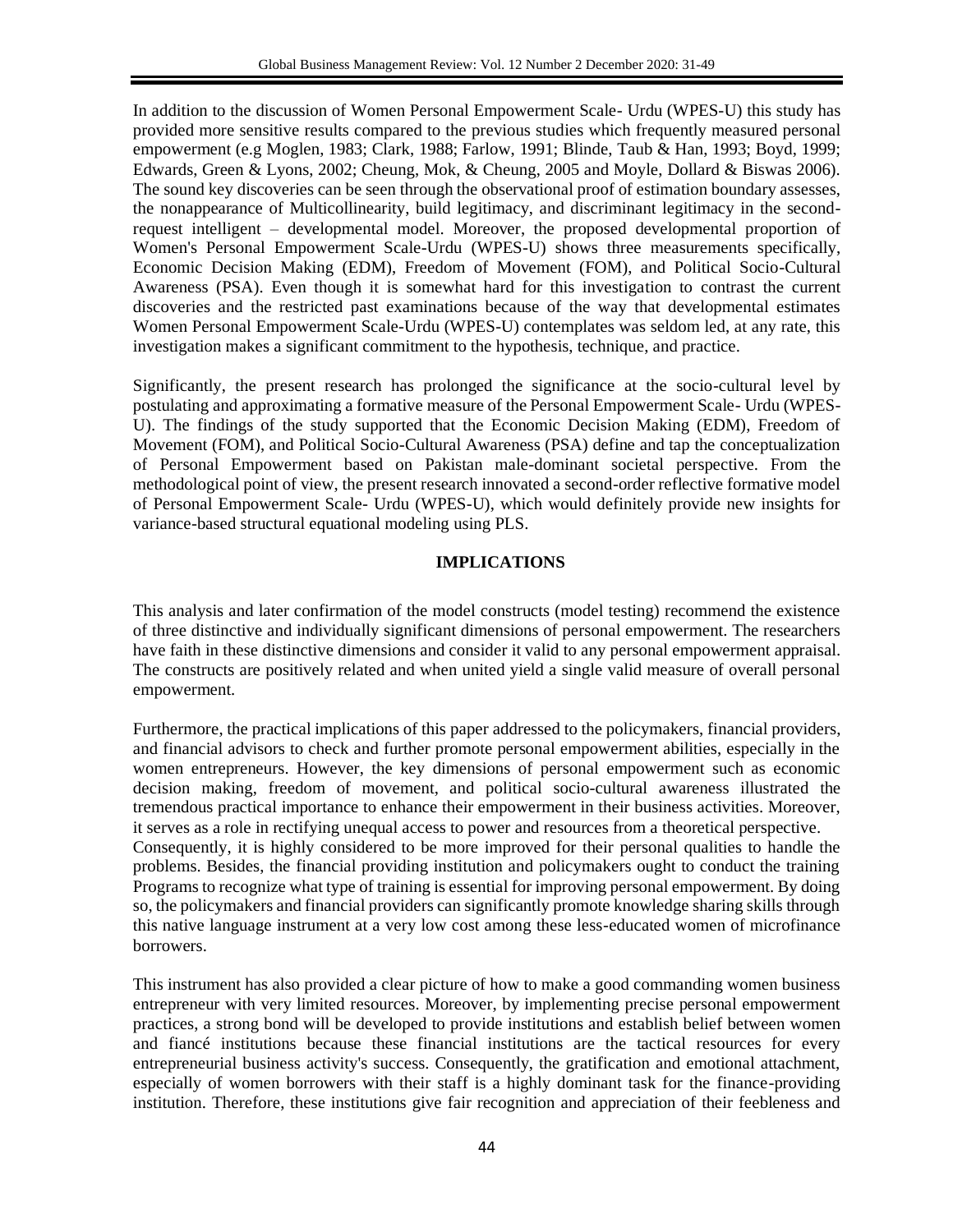organize diverse training programs. As a result of these events, borrowers privately share their thoughts and feelings with their other borrowers' associates keeping away their resourceful activities, which resultantly improves impact based trust among them and keep them dedicated with their small or large business activities.

#### **CONCLUSION**

This scholarship's key role in developing a set of adaptation, validation, and translation concerning the reflective-formative measurement for the personal empowerment scale. The reflective- formative measurement model assessment conferring to the classic principles of scale development, reveal reliability and validity tests (Henseler *et al*., 2009; Jarvis *et al*., 2003; Petter *et al*., 2007; Coltman *et al*., 2008; Diamantopoulos and Winklhofer, 2001). The current study believes that the scale developed in this research is parsimonious and will be useful for future research to calculate the women's empowerment belonging to eastern culture like Pakistan.

#### **ACKNOWLEDGMENT**

We are very grateful to the contribution of the reviewers. Their valuable comments make a valuable input in improving the quality of the article. The authors have no conflict of interest in this article. This research received no specific grant from any funding agency in the public, commercial, or not-for-profit sectors. In the end, we would also like to thank the entire team of global business management review (GMBR) for their throughout guidance, cooperation and their patience.

#### **REFERENCES**

Anastasi, A., & Urbina, S. (1997). *Psychological testing*. Prentice Hall/Pearson

- Bhattacharya, S. (2014). Status of Women in Pakistan. *Journal of the Research Society of Pakistan*, *51*(1).
- Bollen, K. A. & Lennox, R. (1991) Conventional Wisdom on Measurement: A Structural Equation Perspective. *Psychological Bulletin,* 110**,** 305-314.
- Brislin, R. W. (1976). *Translation, application, and research*. Halsted Press
- Cheung, Y. W., Mok, B. H., & Cheung, T. S. (2005). Personal empowerment and life satisfaction among self-help group members in Hong Kong. *Small group research*, *36*(3), 354-377.
- Cohen, R, Swerdlik, M (2009) *Psychological Testing and Assessment: An Introduction to Tests and Measurement* (7th edn). McGraw-Hill.
- Coltman, T., Devinney, T. M., Midgley, D. F., & Venaik, S. (2008). Formative versus reflective measurement models: Two applications of formative measurement. *Journal of Business Research*, *61*(12), 1250-1262.
- Department for International Development (DFID), (2014). Retrieved on 22nd November, 2016. Retrieved from World Wide Web: https://www.gov.uk/government/case- studies/helping-girlsget-an education-in-Pakistan.
- Diamantopoulos, A., & Siguaw, J. A. (2006). Formative versus reflective indicators in organizational measure development: A comparison and empirical illustration. *British Journal of Management*, *17*(4), 263-282.
- Diamantopoulos, A., & Winklhofer, H. M. (2001). Index construction with formative indicators: An alternative to scale development. *Journal of marketing research*, *38*(2), 269-277.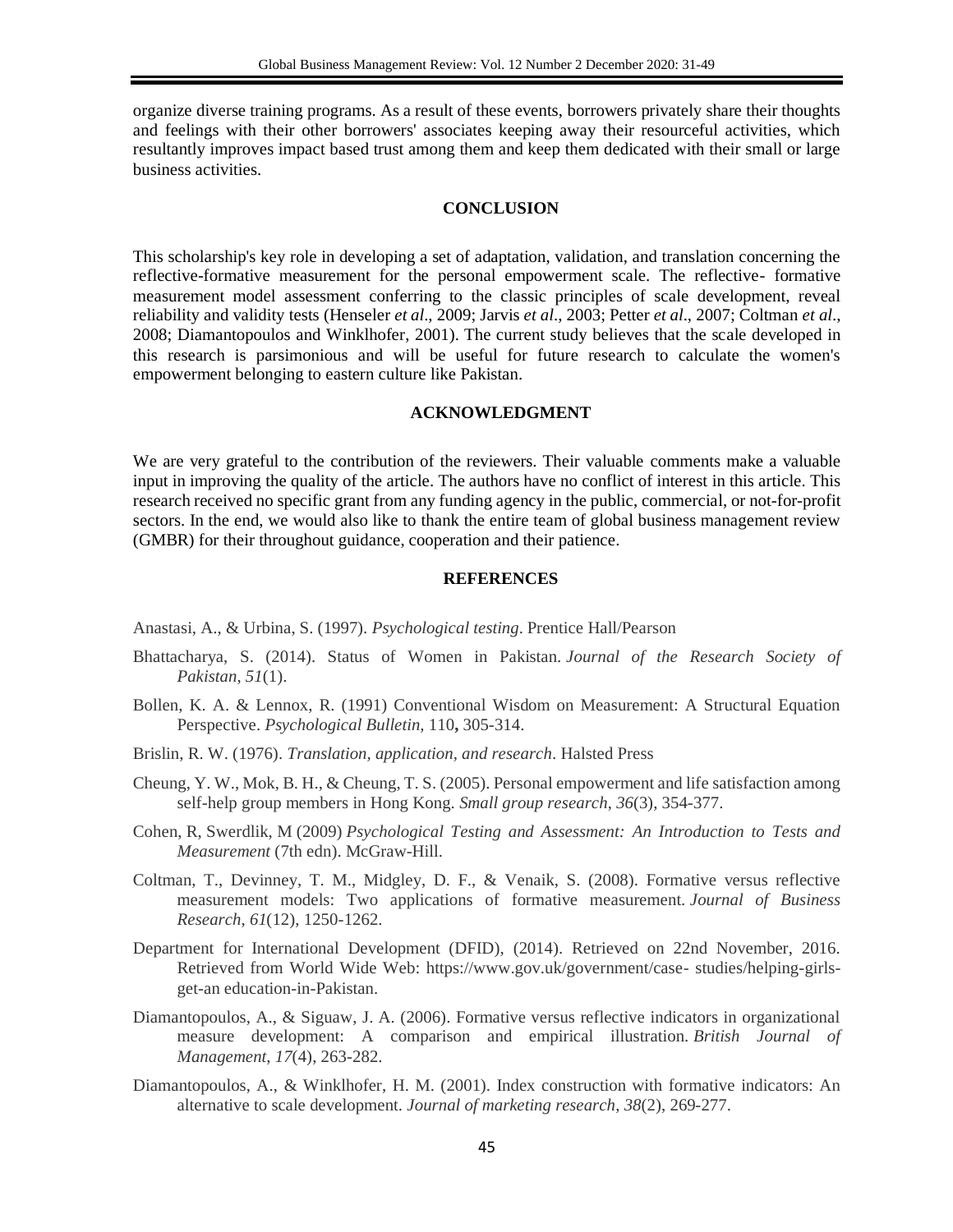- Economic and Social Commission for Asia and the Pacific (ESCAP) (2002). Sustainable social development in the period of rapid globalization: challenges, opportunities, and policy options. Economic and Social Commission for Asia and the Pacific, UN, New York.
- Fornell, C., & Larcker, D. F. (1981). Evaluating Structural Equation Models with Unobservable Variables and Measurement Error. Journal of Marketing Research, 18(3), 39-50.
- Gefen, D., Straub, D., & Boudreau, M. C. (2000). Structural equation modeling and regression: Guidelines for research practice. *Communications of the association for information systems*, *4*(1), 7.
- Golla, A, A. Malhotra, P. Nanda and R. Mehra (2011) Understanding and measuring women's economic empowerment. Definition, framework, indicators Washington DC: International Centre for Research on Women.
- Habib, N. (1996). *Invisible farmers in Pakistan: a study on the role of women in agriculture and the impact of pesticides on them*. Khoj, Research and Publication Centre.
- Hair, J. F., Black, W. C., Babin, B. J., Anderson, R. E., & Tatham, R. L. (2010). SEM: An introduction. *Multivariate data analysis: A global perspective*, 629-686.
- Hambleton, R. (1994). Translation: An art and science. In W. R. Brislin (Ed.), *Translation, application, and research* (pp. 215-240). New York: John Wiley & Sons, Inc.
- Henseler, J., Dijkstra, T. K., Sarstedt, M., Ringle, C. M., Diamantopoulos, A., Straub, D. W. & Calantone, R. J. (2014). Common beliefs and reality about PLS: Comments on Rönkkö and Evermann (2013). *Organizational Research Methods*, *17*(2), 182-209.
- Henseler, J., Ringle, C.M., Sinkovics, R.R., (2009). The use of partial least squares path modeling in interna- tional marketing, Advances in International Marketing 20, 277- 320.
- Hulland, J. (1995) Use of Partial Least Squares (PLS) in Strategic Management Research. *Working*  Paper Series No.95-23, Western Business School, the University of Western Ontario, July 1995.
- Hulland, J. (1999). Use of partial least squares (PLS) in strategic management research: A review of four recent studies. *Strategic management journal*, 195-204.
- Isran, S., & Isran, M. A. (2012). Patriarchy and women in Pakistan: a critical analysis. Interdisciplinary Journal of Contemporary Research in Business, *4*(6), 835-859.
- Jafree, S. R., & Ahmad, K. (2013). Women Microfinance Users and Their Association with Improvement in Quality of Life: Evidence from Pakistan. Asian Women, 29(4), 73-105.
- Jahan, S. (2015). Human Development Report 2015: Work for Human Development. *United Nations Development Program*. Retrieved from http;//hdr.undp.org on Tuesday, 3rd December, 2016.
- Jarvis, C. B., MacKenzie, S. B., & Podsakoff, P. M. (2003). A critical review of construct indicators and measurement model misspecification in marketing and consumer research. *Journal of consumer research*, *30*(2), 199-218.
- Khan, M. A., & Rahaman, M. A. (2007). Impact of microfinance on living standards, empowerment and poverty alleviation of poor people: a case study on microfinance in the Chittagong District of Bangladesh. Master's Thesis, Umea University, Sweden.
- Khan, T. M. (2010). Socio-Cultural Determinants of Women's Empowerment in Punjab, Pakistan. A Thesis Submitted to Faculty of Agricultural Economics & Rural Sociology University of Agriculture, Faisalabad, Pakistan. Pakistan Journal of Science Vol. 62 No.1.
- Kline, R. B. (2011). *Convergence of structural equation modeling and multilevel modeling* (pp. 562- 589). na.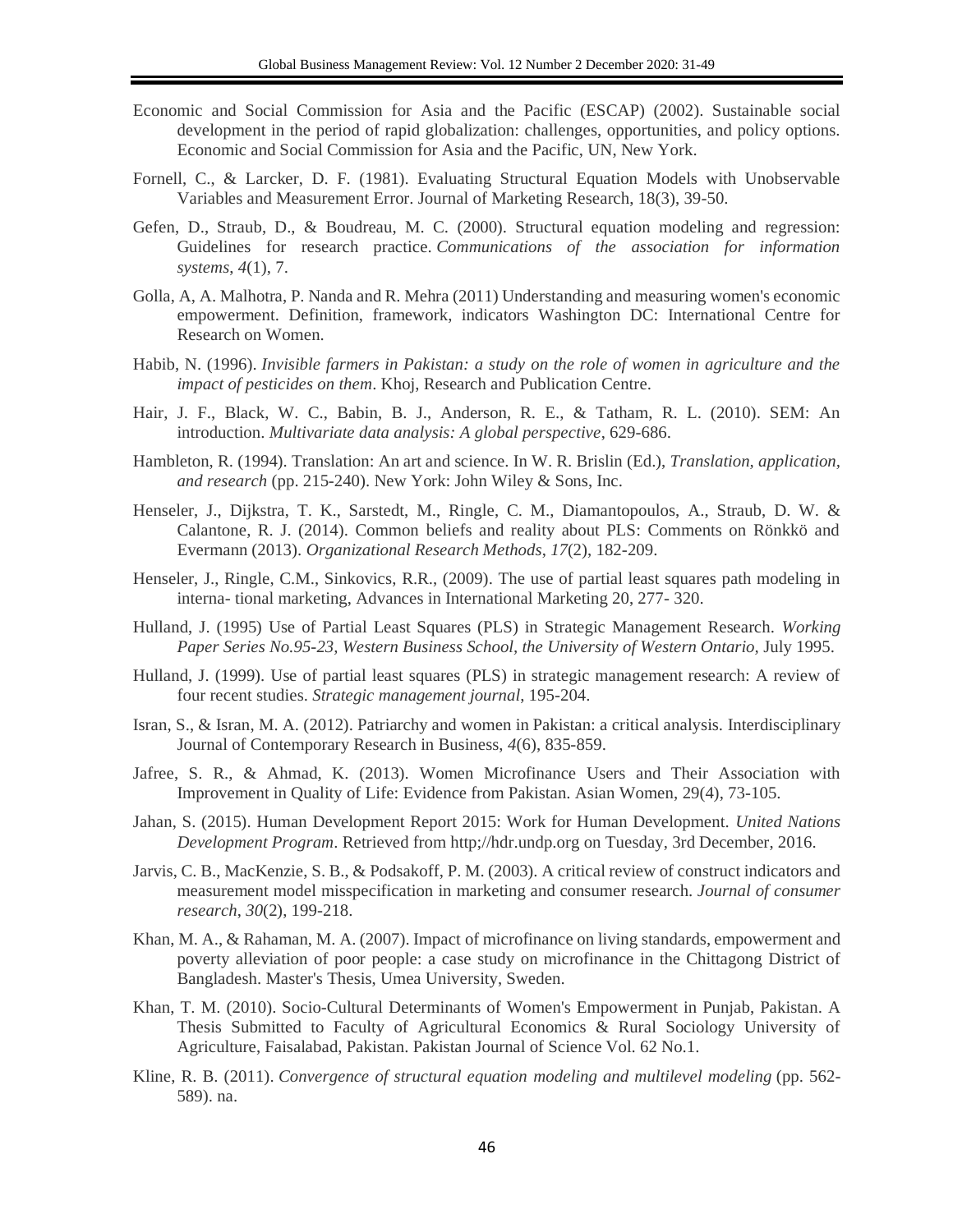- Lyons, M., Smots, C., & Stephens, A. (2001). Participation, empowerment and sustainability: (How) do the links work? Urban Studies, 38, 1233-1251.
- MacKenzie, S. B., Podsakoff, P. M., & Jarvis, C. B. (2005). The problem of measurement model misspecification in behavioral and organizational research and some recommended solutions. *Journal of Applied Psychology*, *90*(4), 710.
- Mason, K. O., & Smith, H. L. (2003). Women's empowerment and social context: Results from five Asian countries. *Gender and Development Group, World Bank, Washington, DC*.
- Moore, M. (2001). Empowerment at last? Journal of International Development, 13, 322- 329.
- Mostofa, G., I.Tareque, M. Haque, and T.M. Islam. 2008. Mathematical modeling of women empowerment in Bangladesh. Research Journal of Applied Sciences 3 (6): 416-420.
- Moyle, T. L., Dollard, M., & Biswas, S. N. (2006). Personal and Economic Empowerment in Rural Indian Women a Self-Help Group Approach. International Journal of Rural Management, 2(2), 245-266.
- Mumtaz, Z., & Salway, S. (2005). 'I never go anywhere': extricating the links between women's mobility and uptake of reproductive health services in Pakistan. *Social science & medicine*, *60*(8), 1751- 1765.
- Nabahat, S. (2014). *Impact of Micro Finance on Women Empowerment: A Case Study of Selected districts of Khyber Pakhtoonkhwa* (Doctoral dissertation, University of Peshawar, Peshawar).
- Neesa. T. (2011). The Impact of Microfinance Institutions on Women Empowerment in Rajshahi, Bangladesh.
- Niethammer, C., Saeed, T., Mohamed, S. S., & Charafi, Y. (2007). Women entrepreneurs and access to finance in Pakistan. Women's Policy Journal of Harvard, 4, 1–12, Summer 2007.
- Pakistan Statistical Bureau, (2016). Pakistan Social and Living Standard Measurement (PSLM) Survey  $(2014-2015)$ , Government of Pakistan, Islamabad. Retrieved on  $21<sup>st</sup>$  October 2017, Retrieved [http://www.pbs.gov.pk/.](http://www.pbs.gov.pk/)
- Pakistan Statistical Bureau, (2019). Population Census Report 2017. Population Census Organization, Government of Pakistan, Islamabad. Retrieved on 7<sup>th</sup> October 2019, Retrieved from [http://www.pbs.gov.pk/.](http://www.pbs.gov.pk/)
- Petter, S., Straub, D., & Rai, A. (2007). Specifying formative constructs in information systems research. *MIS quarterly*, 623-656.
- Pitt, M. M., Khandker, S. R., & Cartwright, J. (2006). Empowering women with micro finance: Evidence from Bangladesh. *Economic Development and Cultural Change*, *54*(4), 791-831.
- Rehman, M. H., and Naoroze, K. (2007). Women empowerment through participation in aquaculture: Experience of a large-scale technology demonstration project in Bangladesh, *Journal of Social Science*, volume,2, pp. 164-171.
- Rönkkö, M., & Evermann, J. (2013). A critical examination of common beliefs about partial least squares path modeling. *Organizational Research Methods*, *16*(3), 425-448.
- Sohail, M. (2014). Women Empowerment and Economic Development-An Exploratory Study in Pakistan. *Journal of Business Studies Quarterly*, 5(4), 210.
- Subramaniam, G., Tan, P. L., Maniam, B., & Ali, E. (2013). Workplace Flexibility, Empowerment and Quality of Life. Procedia-Social and Behavioral Sciences, 105, 885-893.
- Turner, S. G., & Maschi, T. M. (2015). Feminist and empowerment theory and social work practice. *Journal of Social Work Practice*, *29*(2), 151-162.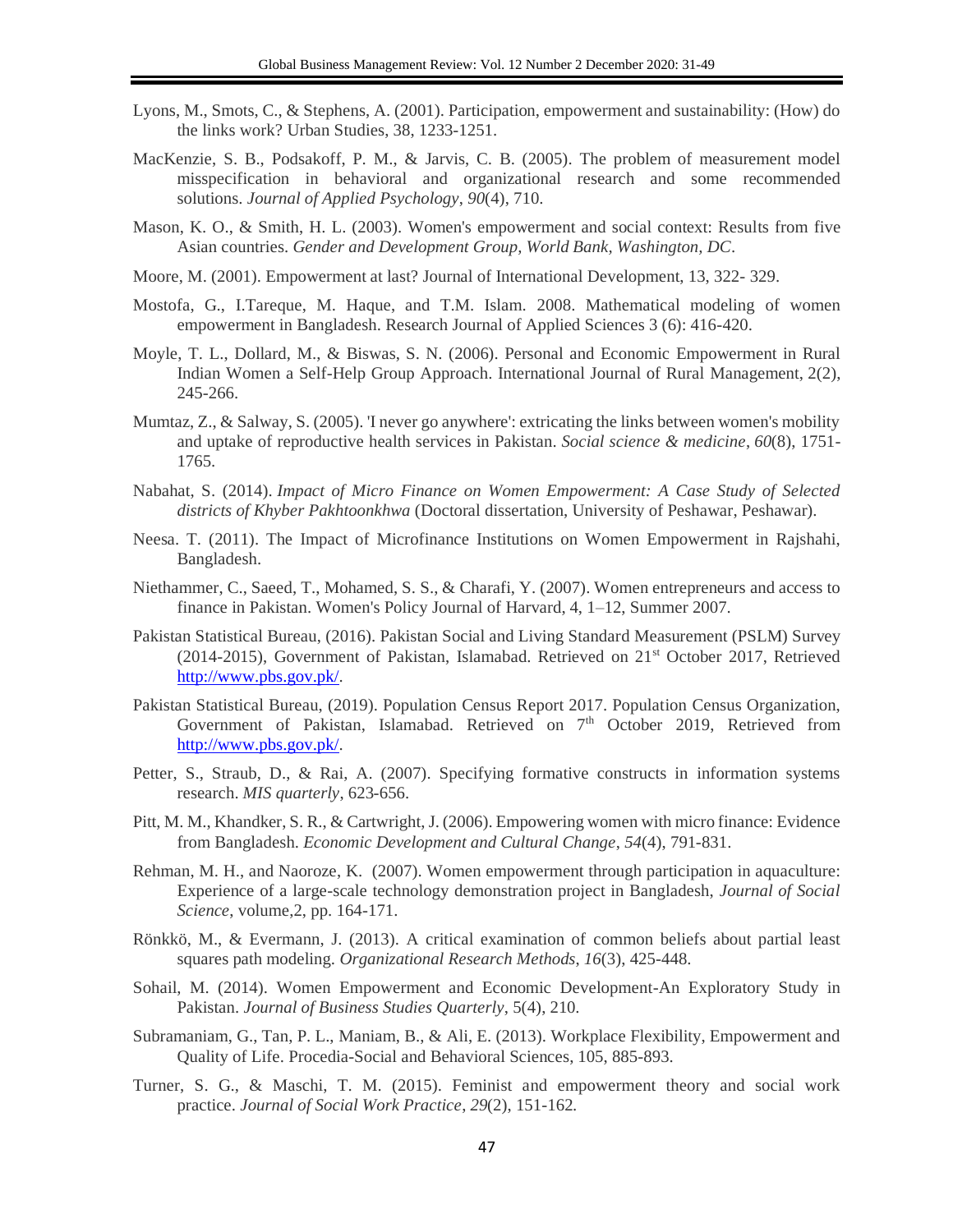- UNFPA (United Nations Population Fund). 2014. "Renewing Commitments to the Health and Rights of Women and Young People": Retrieved on 22nd November, 2016. Retrieved from http://www.unfpa.org/annual-report-2014.
- United Nations Development Program. (UNDP) and BRIDGE (2007) e-discussion summary: Measuring Gender Equality, April 2007, organized and coordinated by UNDP and BRIDGE. Retrieved on  $7<sup>th</sup>$ th August 2017, Retrieved from [http://www.bridge.ids.ac.uk/reports/Indicators\\_ediscussion\\_consolidated\\_reply.](http://www.bridge.ids.ac.uk/reports/Indicators_ediscussion_consolidated_reply) pdf.
- UNDP, U. (2015). Human development report 2015: Work for human development. *United Nations Development Programme*.
- Vaessen, J., Rivas, A., Duvendack, M., Palmer-Jones, R., Leeuw, F. L., van Gils, G., & Waddington, H. (2014). The effect of microcredit on women's control over household spending in developing countries: a systematic review. *Campbell Systematic Reviews*, *10*(8).
- Vondrová, A., & Valach, M. (2014). Decision Making and Quality of Life. In *Human Capital without Borders: Knowledge and Learning for Quality of Life;* Proceedings of the Management, Knowledge and Learning International Conference 2014 (pp. 165-174).
- World Economic Forum. The Global Competitiveness Report 2008-09. World Economic Forum, Geneva, Switzerland. (2009)



# **APPENDIX**

*Cronbach's Alpha*

The above Figure, depicted the graph of Construct Validity of the scale by using Cronbach's Alpha reliability. It showed that Cronbach's Alpha reliability of the scale is greater than 0.7 has fullfilled the benchmark.